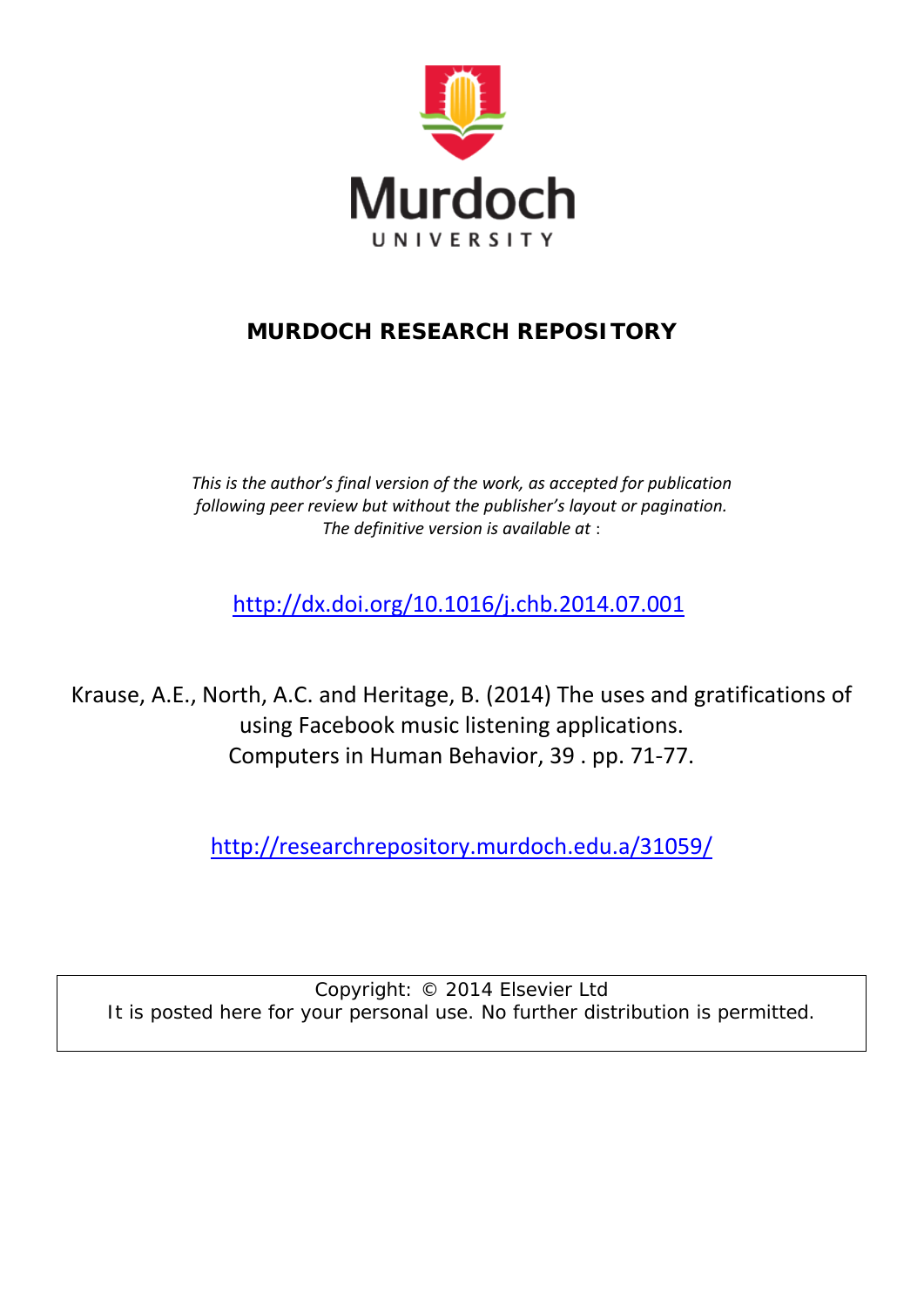NOTICE: This is the author's version of a work that was accepted for publication in Computers in Human Behavior. Changes resulting from the publishing process, such as peer review, editing, corrections, structural formatting, and other quality control mechanisms may not be reflected in this document. Changes may have been made to this work since it was submitted for publication. A definitive version was subsequently published in Computers in Human Behavior, Vol. 39. (2014). <http://doi.org/10.1016/j.chb.2014.07.001>

Citation:

Krause, A. and North, A. and Heritage, B. 2014. The uses and gratifications of using Facebook music listening applications. Computers in Human Behavior. 39: pp. 71- 77.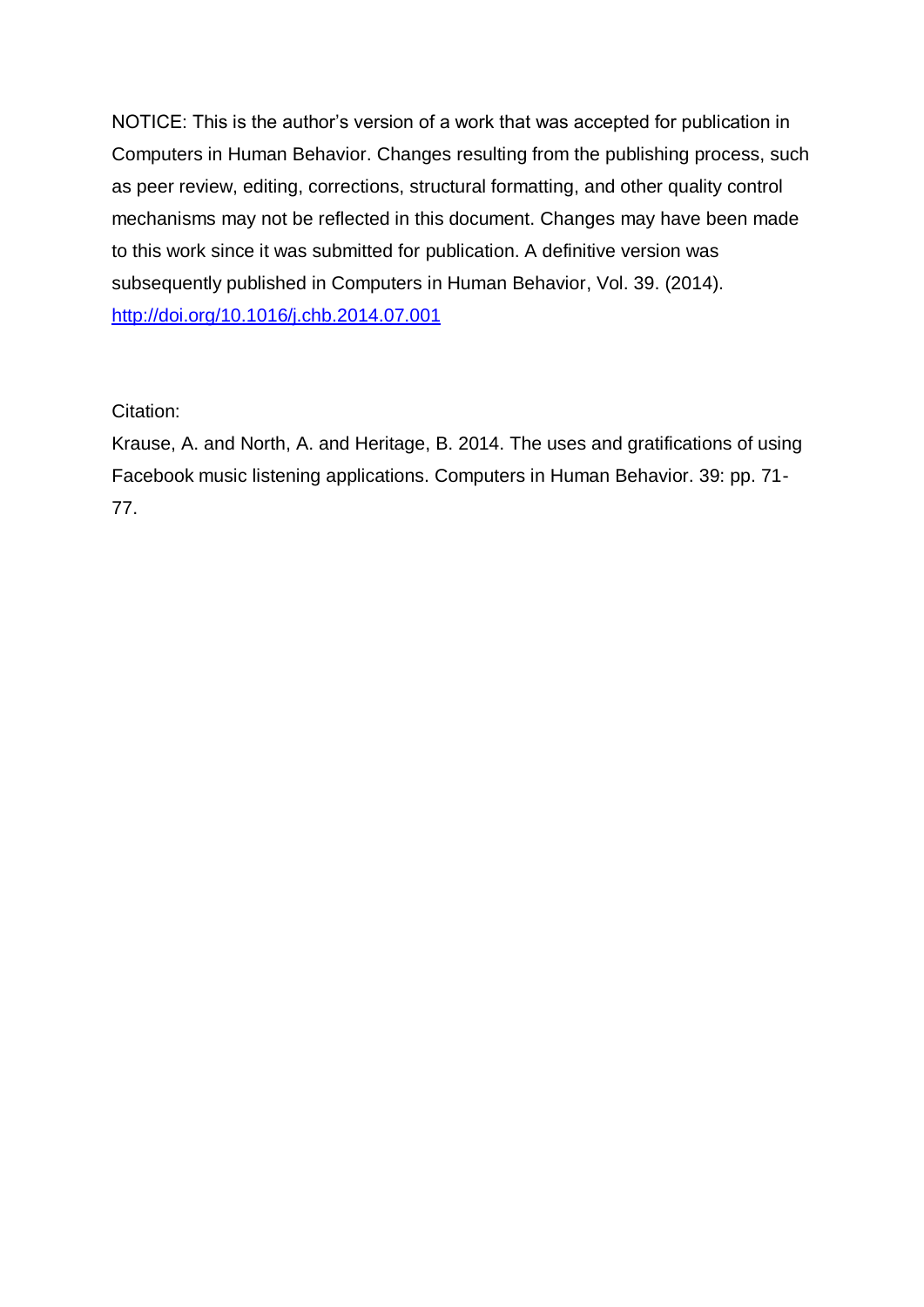#### Abstract

Despite rapid adoption of social media as a means of music listening, little is known about users' motivations. This study applies the Uses and Gratifications approach to users' motivations for using music listening applications on Facebook. Participants completed an online survey, and 153 out of 576 respondents indicated that they used a Facebook music listening application. A principal axis factor analysis identified three different motivations for this usage, namely entertainment, communication, and habitual diversion gratifications. The entertainment and communication gratifications replicate those found in prior Uses and Gratifications research concerning other social networking features, illustrating the strong similarity between uses of music and social media. However, the habitual diversion gratification may serve to distinguish listening applications from other features. Identifying and explaining these factors is relevant to social media users, musicians and application designers, as they explain what motivates a means of music listening that is gaining prominence.

Key words: Facebook, social networking, digital music, applications, uses and gratifications Running head: Music app uses & gratifications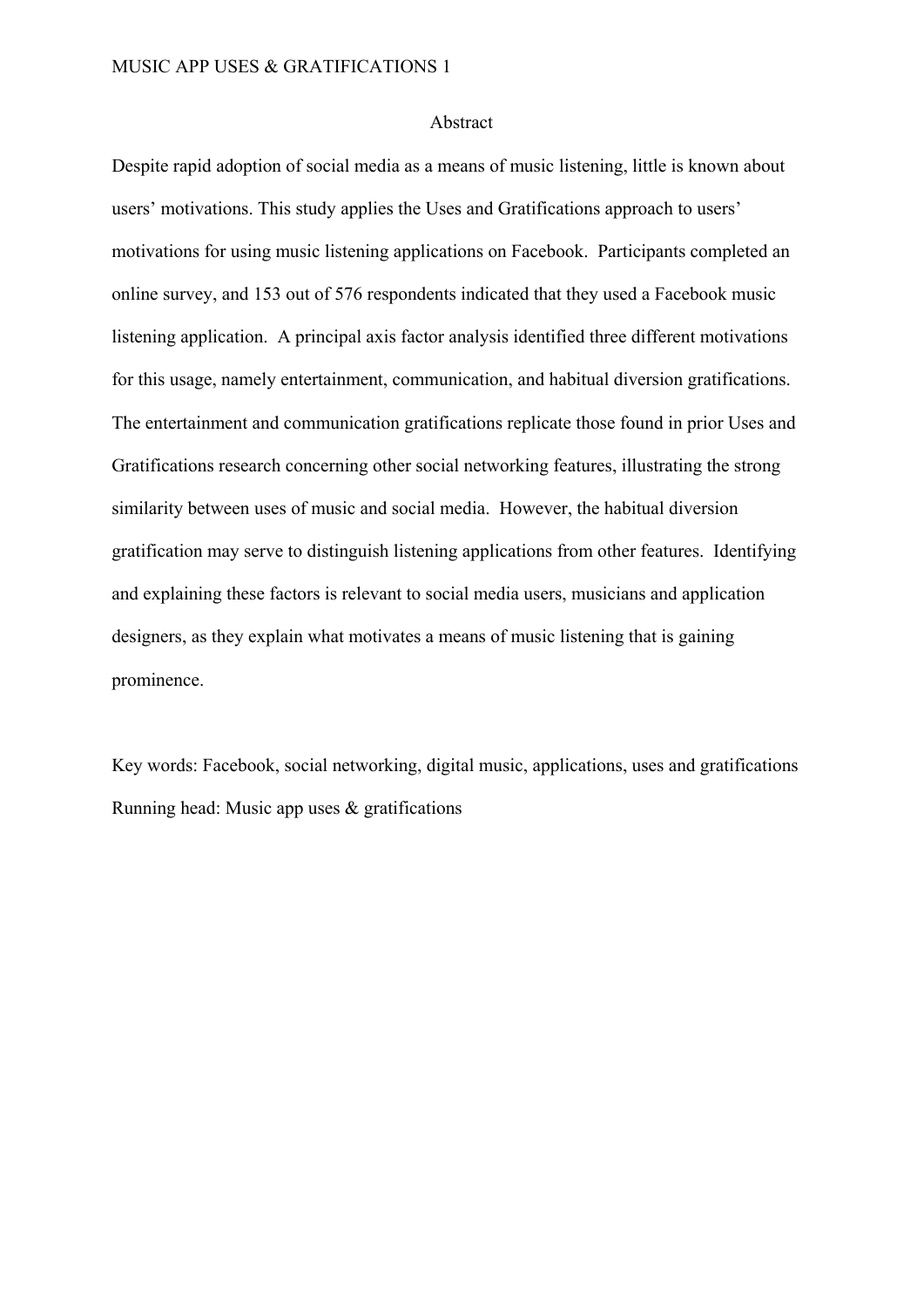## Highlights

- This study examines motivations for using music listening applications on Facebook.
- A principal axis factor analysis identified three different motivations.
- Communication and entertainment gratifications exist, as for other SNS features.
- The habitual diversion factor may be unique to music listening applications.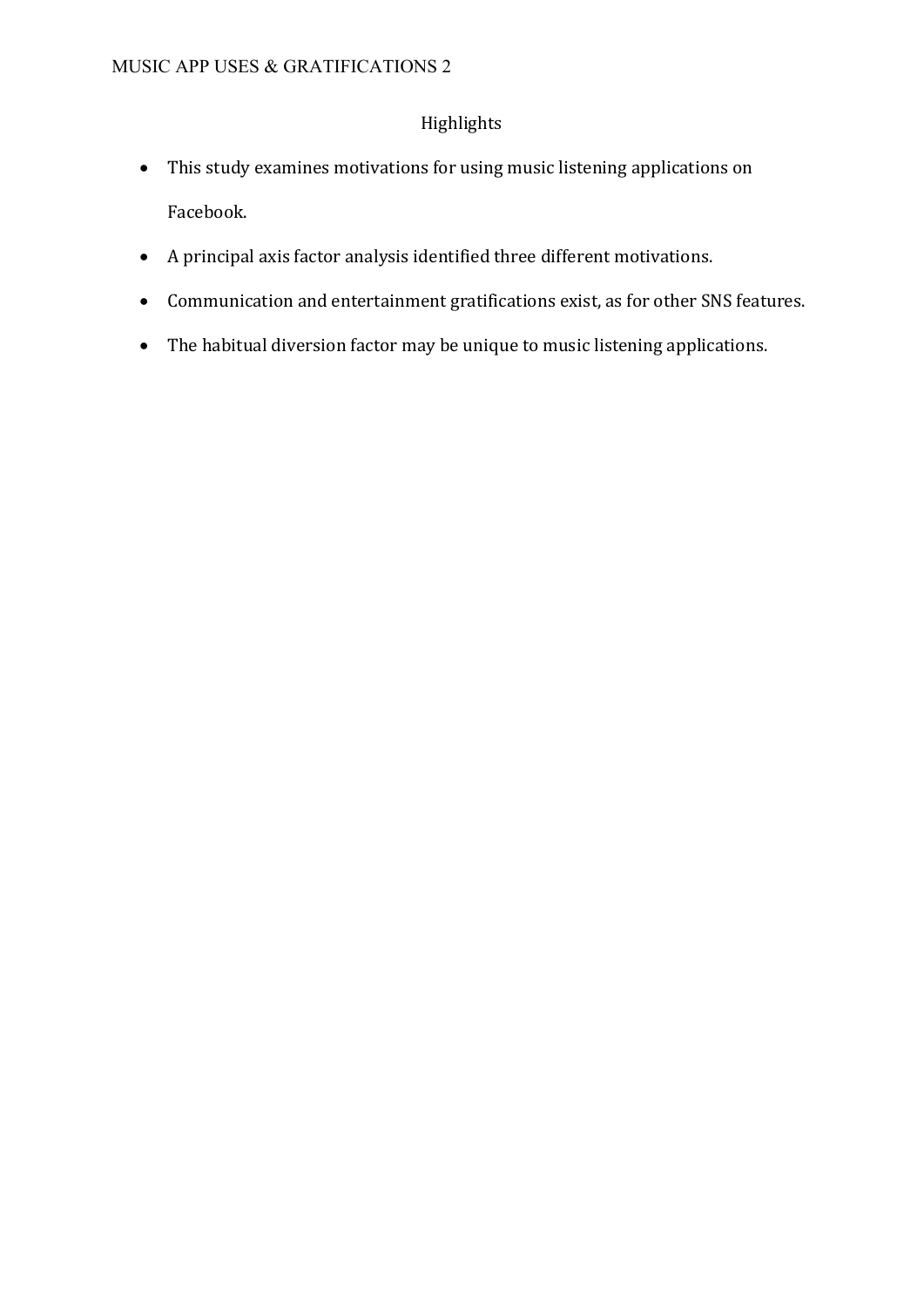The Uses and Gratifications of Using Facebook Music Listening Applications

 Rapid technological developments mean that people have the ability to use music in ways that did not exist barely a decade ago (Lonsdale & North, 2011). Music is more accessible and cheaper than before; and the Internet and social media have transformed the opportunities to discover, share, and consume digital music (Leong & Wright, 2011). 2013 statistics indicate an even greater shift towards digital music technology as the primary way people listen to and discover music (British Recorded Music Industry, 2014). In the U.S., music and entertainment app use in 2013 grew 78% in 2013 over 2012 (Khalaf, 2014) and U.S. teens have approximately seven music apps on their smartphones (Neilsen Company, 2014). The Neilsen company (2014) reported that streaming consumption grew 32% in 2013 over 2012 in the U.S., with 68% of U.S. consumers streaming music in 2013; and in the U.K., listeners streamed 7.4 billion songs in 2013, double the amount in 2012, leading the value of music streaming to surpass 100 million pounds (BPI, 2014). Moreover, musicians are also engaging with fans via social media (Burns, 2009). Indeed, in 2013, nine out of the 10 mostliked people on Facebook and seven of the 10 most followed people on Twitter were musicians (International Federation of the Phonographic Industry, 2013). Thus, there is a cultural shift in music and social media due their reciprocal influence on each other (Burns, 2009). As such, it is impossible to understand the role of music in the modern social world without an understanding of music in the context of social networking (web)sites (SNSs). However, the recency of this development means that it is not well understood.

In 2011, the popular SNS Facebook allowed users to enable third-party applications (apps) to publish activity to Facebook (San Pascual, 2013). In doing so, Facebook and online music services aimed to transform music discovery and sharing (San Pascual, 2013). This change allowed users to listen to music and display their music listening history, share links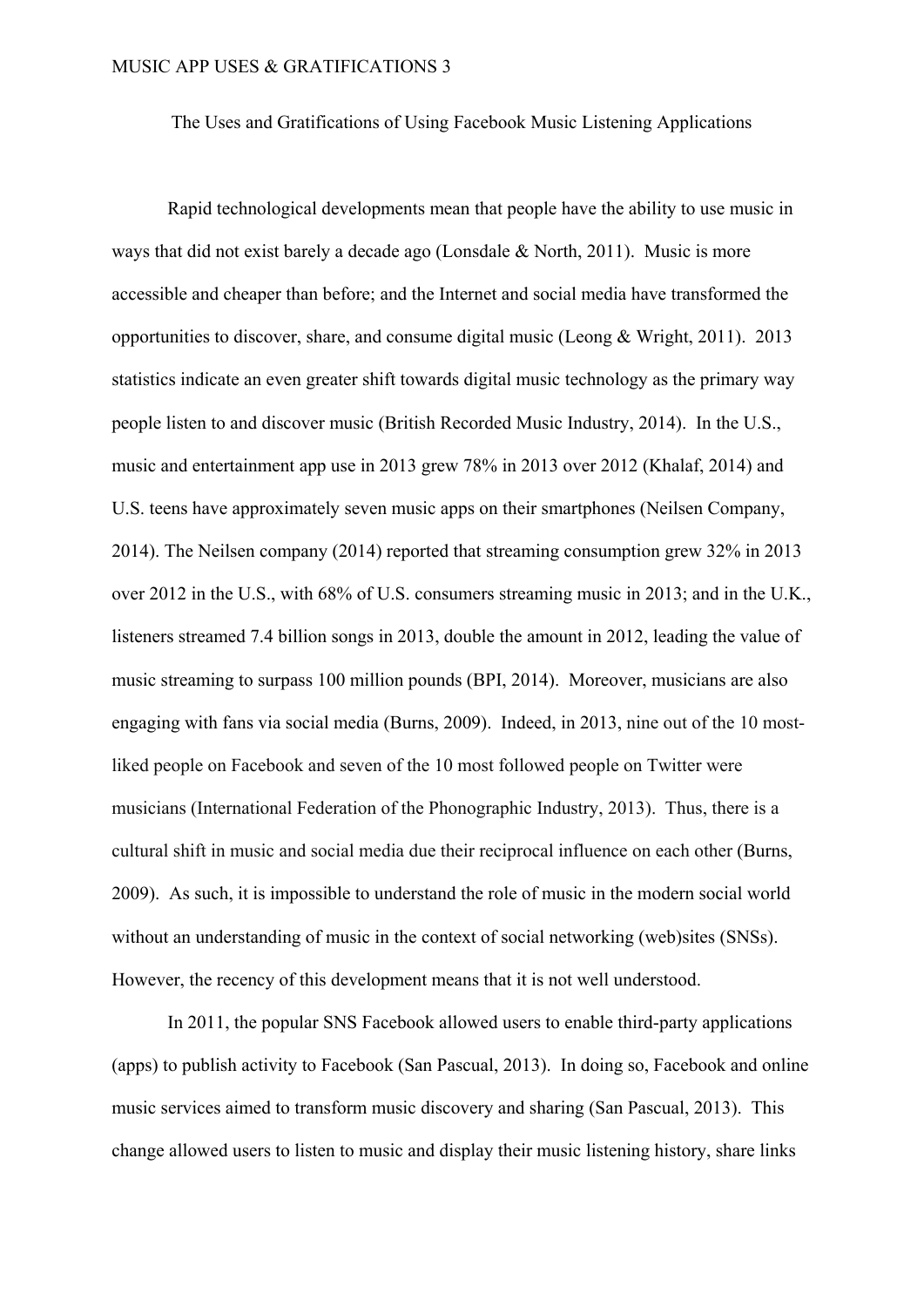to particular pieces of music, and even join in on friends' listening sessions. After only a year, 62.6 million songs had been involved in a striking 22 billion plays (Kirn, 2012) via these methods, such that it represents a significant, new means of listening to, discovering, and recommending music, especially among those who are regular SNS users. For instance, as of March 2014, there were over 34 million monthly active users of the Spotify Facebook application (http://www.statista.com/statistics/241424/dau-and-mau-of-spotifys-facebookapp/). While the number of active users demonstrates that SNS users are embracing this feature, the uses for and gratifications resulting from such behavior are unknown.

Uses and gratifications theory  $(U \& G)$  is an approach to understanding how and why people seek out specific media. As a communication theory that assumes that audience members are not passive, it provides a useful paradigm to analyze media choices and consumption (Ruggiero, 2000). Well established as a framework for explaining audience motives for using mass media (Cheung, Chiu, & Lee, 2011; Ruggiero, 2000), U&G theory can be applied to web 2.0 media, and SNSs in particular. Simultaneously a form of communication and media (Marshall, 2010), SNSs are intriguing subject matter for the study of the motivations, or gratifications underlying their use. The increasing popularity and expanding capabilities of SNSs strongly suggest that people infer functionality and receive gratifications from their use; however, we have very little understanding of why people are motivated to use certain SNS features. U&G theory aptly addresses these questions.

Prior research has highlighted broad social reasons for using SNSs, such as a general sense of motivation to participate or of belonging and influence (Freyne, Jacovi, Guy, & Geyer, 2009), and more specific factors such as staying in touch with friends and family members, meeting with people with common hobbies or interests, and reading comments by public figures (Chen, 2011; Joinson, 2008; Smith, 2011). However, this prior research examining uses and gratifications at the site usage level does not detail how people use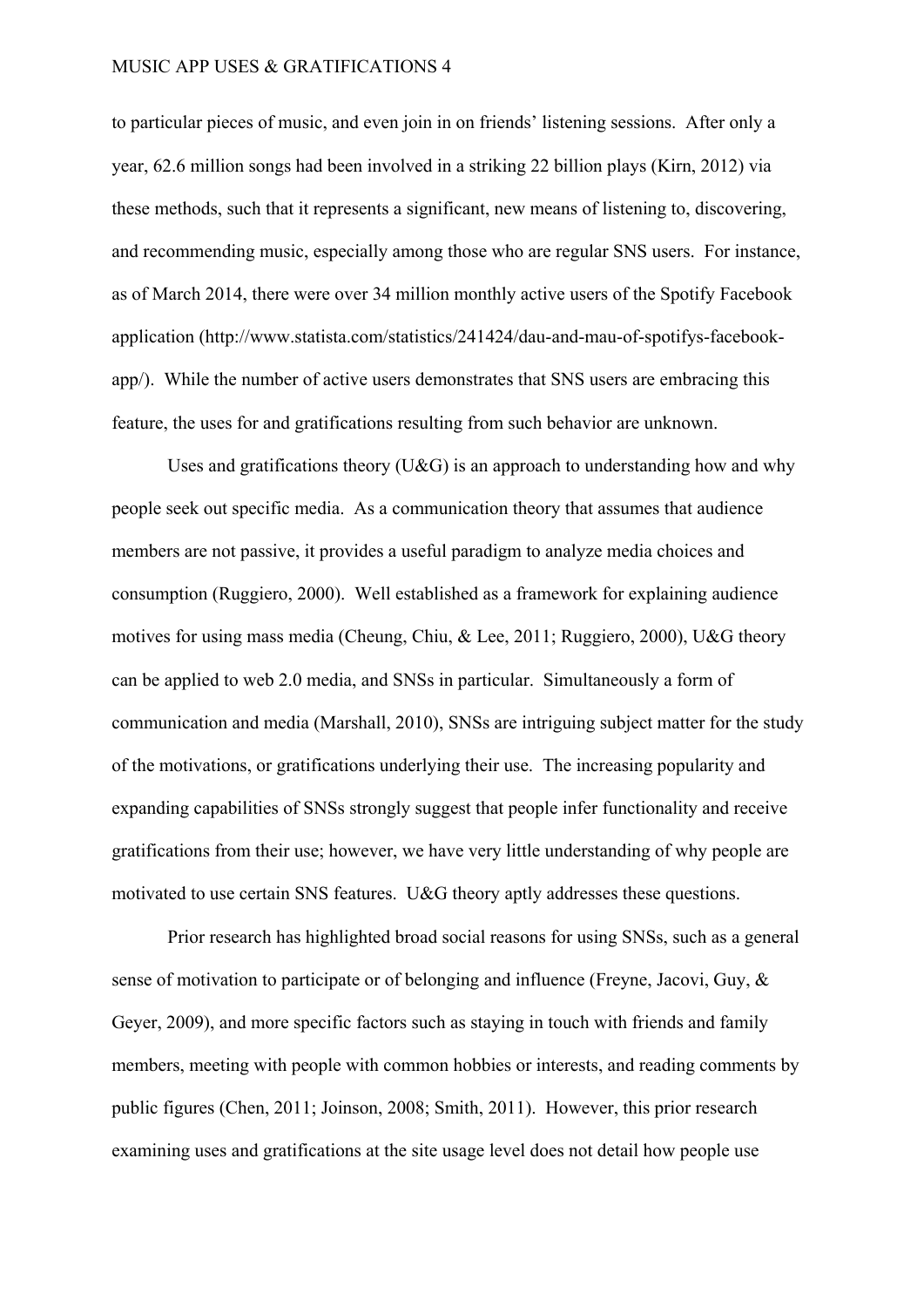specific SNS features (including those related to music). In particular, we must recognize that SNSs support a range of social activities, and that usage, motivations, and gratifications are not uniform across users (Joinson, 2008; Smock, Ellison, Lampe, & Wohn, 2011). Moreover, as SNSs add additional features, there is a need for greater consideration of the use of particular SNS features (Baek, Holton, Harp, & Yaschur, 2011; Karnik, Oakley, Venkatanathan, Spiliotopoulos, & Nisi, 2013; Smock et al., 2011; Wohn, Lampe, Vitak, & Ellison, 2011). By applying U&G theory to specific feature use, research can account for the fact that people choose their level of participation, and choose to engage in some activities or site features and not others (Baek et al., 2011; Smock et al., 2011). In turn, developers interested in improving and enhancing the users' SNS experiences can use this detailed information when designing new features.

There are four studies that, in response, have examined the uses and gratifications for specific SNS features. The features considered include sharing links on Facebook (Baek et al., 2011), engaging in Facebook groups (Park, Kee, & Valenzuela, 2009), playing SNS games (Lee, Lee, & Choi, 2012), and participating in a music video sharing Facebook group (Karnik et al., 2013). In particular, the Karnik et al. (2013) study is of particular relevance to the present research, as it provides some data concerning a music activity. Table 1 (and the discussion of the present research) details the uses and gratifications identified by these four studies in detail. Commonalities of the gratifications across the selected features include entertainment and communication/ social interaction—which mirror motivations for more general usage of Facebook/ SNSs also (e.g., Joinson, 2008; Urista, Dong, & Day, 2009). Additionally, although framed slightly differently depending on the feature, another gratification was indicative of sharing information or promoting oneself or work. Other gratifications, however, were unique to the specific features in question. For instance, a competition motivation underlies playing SNS games, and a discovery motivation underlies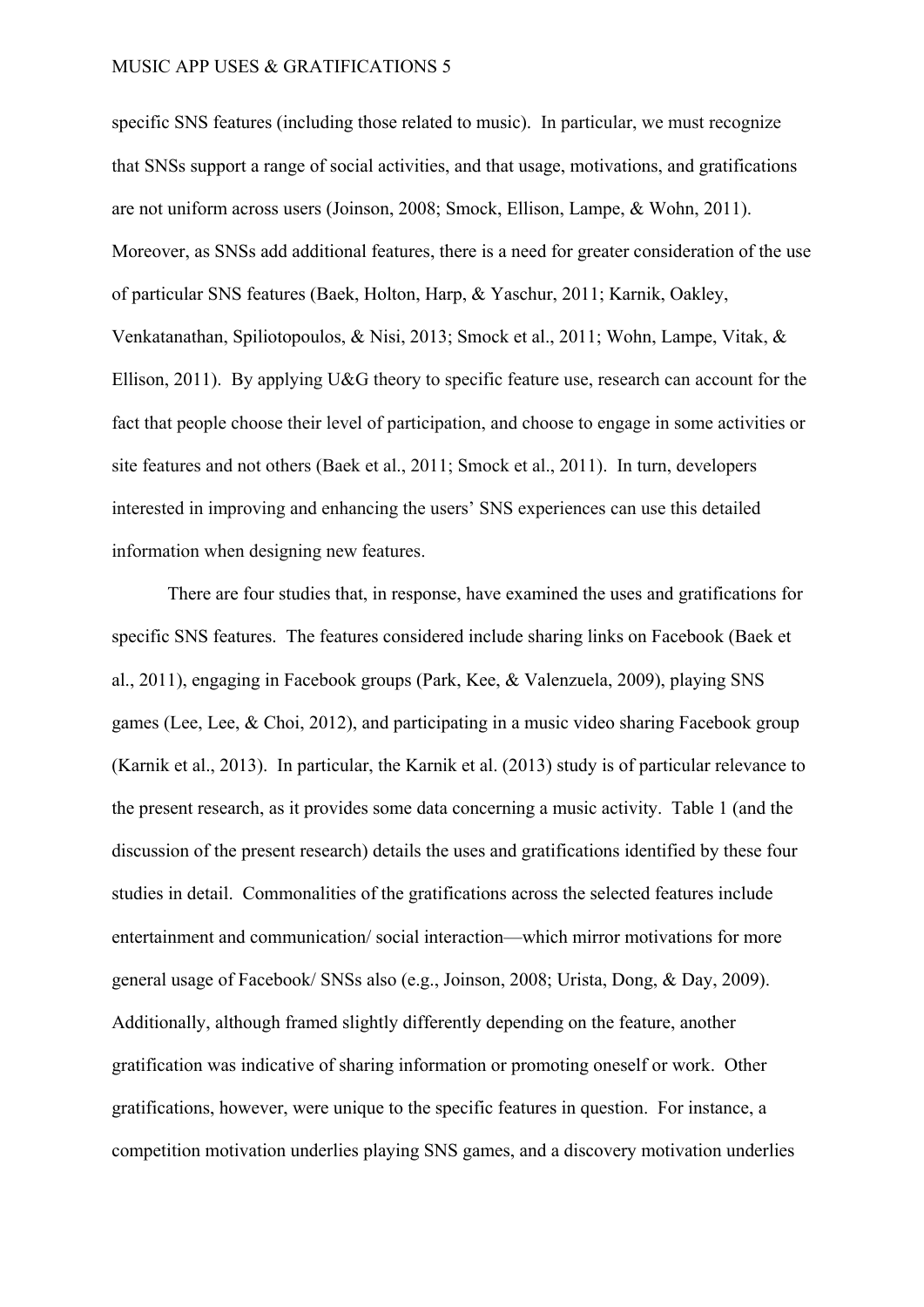participation in a Facebook group dedicated to sharing music videos. While these studies have begun to examine specific feature use, research has not yet addressed music listening within the SNS context, which is particularly surprising given the apparent degree of linkage between SNSs and music.

 Therefore, the objective of the current research was to determine the motivations for using music listening applications, as a particular Facebook feature, from the perspective of U&G theory. An application of U&G theory to this topic can address this research gap from a perspective that recognizes the need for specific feature-use investigations. Moreover, a better understanding of users' motivations benefits application developers. Therefore, the research question was as follows: What are the uses and gratifications associated with Facebook members' usage of music listening applications?

Given that using a music listening application can be conceptualized as an entertainment practice, it is possible that the reasoning behind music behaviors on SNSs will mirror the gratifications identified previously for participating in a music video sharing group, posting links, and playing SNS games. In particular, as both entertainment and communication were relevant to the four different features, it seems reasonable to expect that both will relate also to using Facebook music listening applications. The passing time motivation for sharing links and playing SNS games likely also applies, as all three behaviors are a way to fill time on the site. The gratifications may even mirror those associated with broad SNS use as it involves communication as well: this might manifest as gratifications related to sharing information and interacting with other users through this specific site feature. It is possible that the entertainment reason may be a stronger reason for usage of apps, because a highly cited reason for listening to music is, in fact, for entertainment or as a diversion (Lonsdale & North, 2011). However, because this involves music listening, a popular pastime in its own right, there could be unique reasons for using music listening apps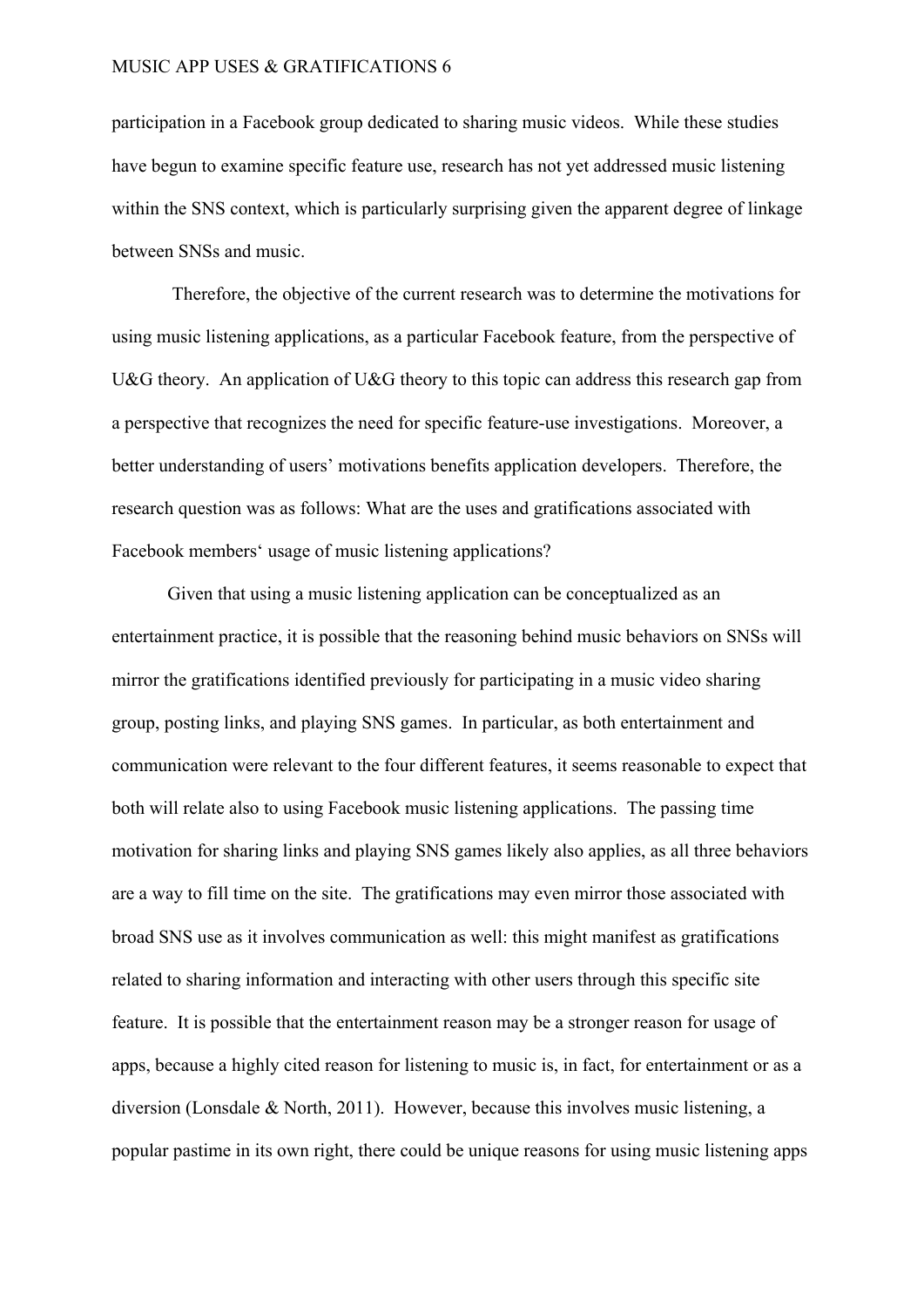within the Facebook platform. For example, Lonsdale and North (2011) showed that offline music listening has social psychological uses and gratifications (including, for example, projecting the individual's identity to others), and so similar factors might well also be identified in SNS music listening.

#### **Method**

#### **Participants**

Participants were recruited online via the author's website, the university's student research participation program, and dedicated online research participation websites. Participation was voluntary; however, students enrolled in the university student research participation programs received course credit for their participation.

In total, 576 individuals (36.28% USA, 15.10% UK, 48.61% Australia) provided data as a part of a larger investigation (reported in [reference removed to facilitate blind review]). (Data from an additional 73 individuals was excluded as they resided in other countries.) The data analyses presented in the present study concern those participants who indicated that they used at least one Facebook music listening application  $(N = 153; 26.56\%$  of the total sample). Table 2 details sample characteristics.

-Tables 2 and 3-

#### **Measure**

Individuals indicated their age, sex, and country of residence, estimated the number of hours they listened to music and interacted with technology on average daily, and rated how important music and technology were in their life (separately on seven-point scales, from  $1 =$ *not at all* to  $7 =$  *extremely*). Participants were also asked to state respectively the extent to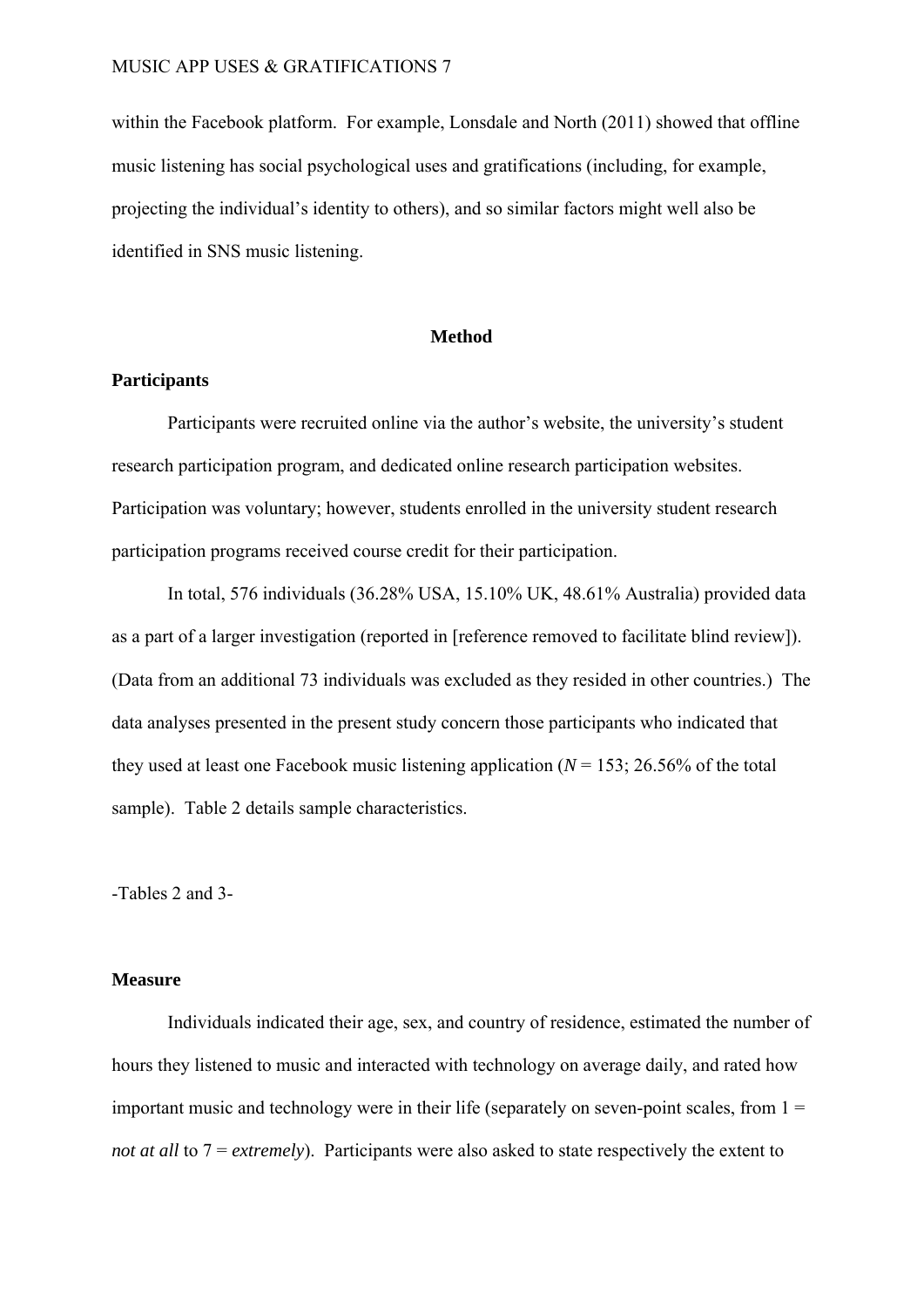which each of "Music", "Music technology", "Technology", and "Cloud-based technology" "is central to my identity" on seven-point scales  $(1 = not at all, 7 = completely)$ . Responses on these four statements, developed by Krause and North (2013), were then entered into a principal components analysis with varimax rotation. One factor accounted for 62.99% of variance (see Table 3), consistent with previous uses of the measure (Krause & North, 2013, 2014; Krause, North, & Heritage, 2013). The resultant factor scores are used as musictechnology identity scores in analyses (Cronbach's alpha = .80).

Participants responded to the direct question, "Do you use a music app on Facebook?" Participants who answered, "Yes" then stated the specific application and completed a uses and gratifications measure. This measure asked participants to rate their agreement with each of 29 reasons for using music apps on Facebook on a five-point Likert scale (anchored by *Not at all* and *Very much true*). The individual items were adapted to address music listening applications from prior internet technology-focused uses and gratifications research (Baek et al., 2011; Papacharissi, 2002; Papacharissi & Rubin, 2000), and included possibilities such as, "To share information that might be useful to others," "To promote my own music," and "Because it's entertaining." All items appear in the Appendix alongside the formulations used in the original research.

#### **Procedure**

Upon accessing the online questionnaire, participants first read information about the study and were required to indicate their consent. They were then guided through the questionnaire as a series of webpages, with instructions provided for each section, and were directed to a debriefing page upon completion (typically approximately 15 minutes later).

**Results & Discussion**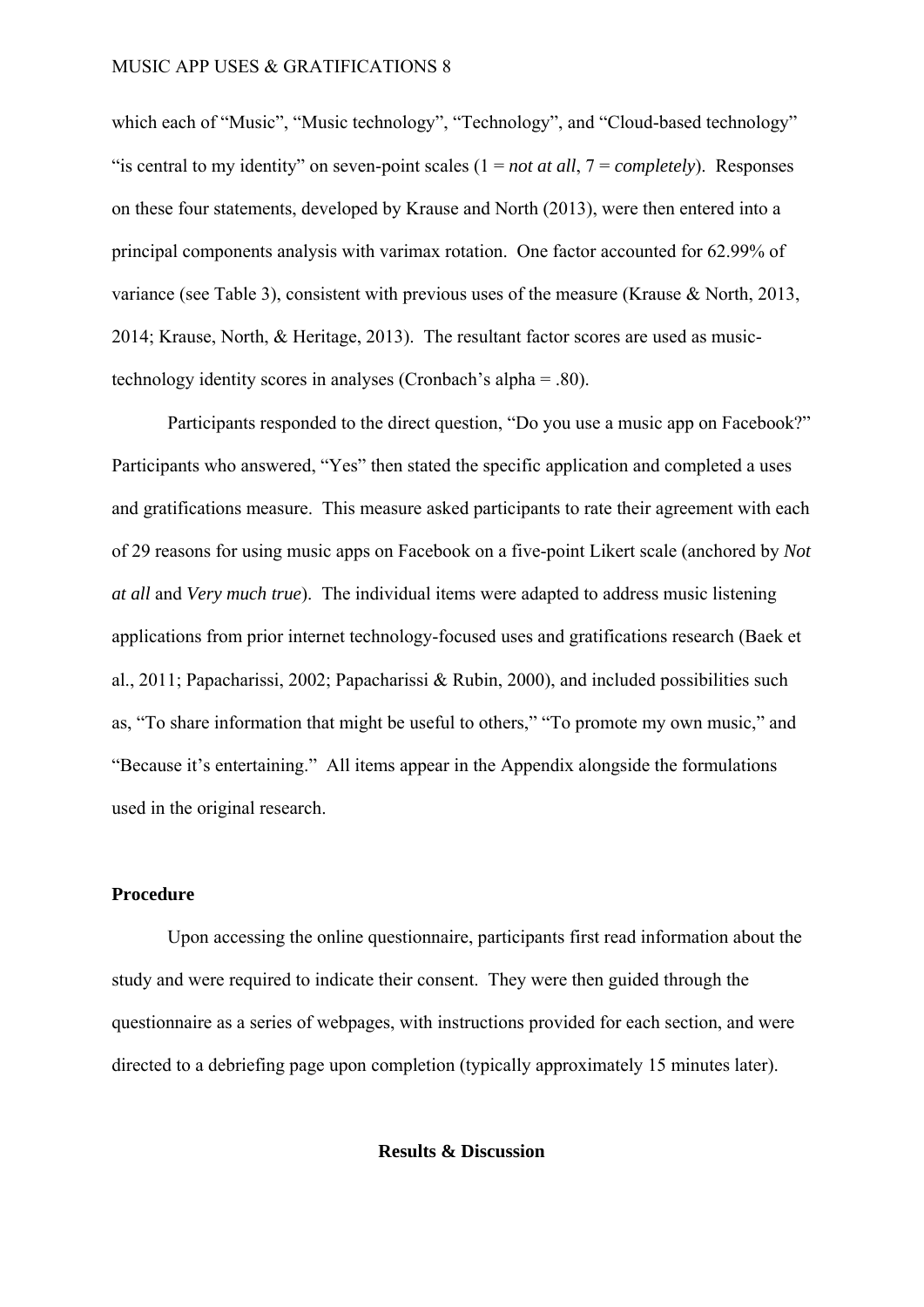#### **Music Listening Application Use**

The 26.56% ( $N = 153$ ) of participants who indicated that they used at least one Facebook music listening application also had the opportunity to state specifically which application(s) they used. Six of these participants listed more than one application. Spotify and Pandora were cited most often (101 and 36 times, respectively), reflecting their particular current market dominance (http://www.appdata.com/facebook\_apps). In contrast, SoundCloud was listed six times, LastFM was listed three times, and ReverbNation, Deezer, and YouTube each were cited once.

### **Music Application Uses and Gratifications**

To answer the research question and so describe why individuals use music apps, the 29 uses and gratifications items were subjected to a principal axis factor analysis with promax rotation. Prior to running the principal axis factoring, improvements to univariate normality for the items were made with algebraic transformations. One item, "Because I had to use Facebook to create an account," demonstrated a low communality; therefore, it was removed and the analysis was re-run. Consequently, the KMO value was .87, Bartlett's Test was significant ( $p < .001$ ), all MSA values were above .60, and all items demonstrated reasonable communality values. Based on eigenvalues greater than 1 and visual inspection of the scree plot, three factors were retained. These three factors accounted for 50.58% of the total variance (shown in Table 4). The factors were labeled "communication" "entertainment," and "habitual diversion," respectively.

To check the reliability of the factors, the item loadings for each factor were entered into reliability analyses (one per factor). The resulting Cronbach alpha values for each factor were .94, .82, and .65 respectively. While the reliability for the habitual diversion grouping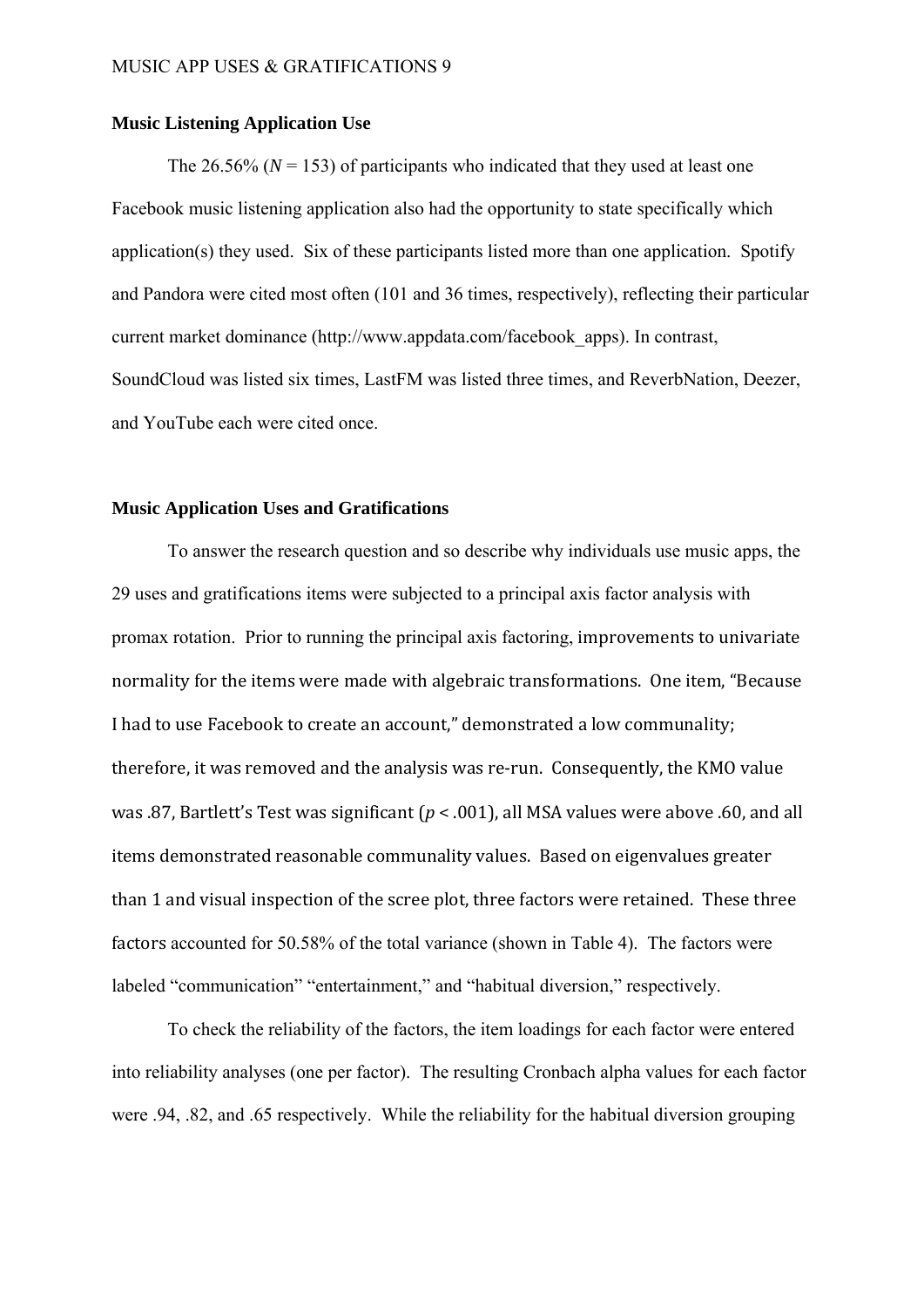was lower than the other factors, it still demonstrates good reliability for a scale with fewer than ten items (it consists of seven; Loewenthal, 2001) and appears coherent.

-Table 1 and 4-

As Table 1 illustrates, there are strong similarities between the uses and gratifications found for using a music listening application and other SNS features considered by recent research. As anticipated, the entertainment and communication/ social interaction components (common to all four specific features, as well as Facebook and SNS use generally) were also evident in the context of music application use. That these motivations apply to different site features is logical since these are the basis of such platforms: SNSs function simultaneously as a form of communication and media (Marshall, 2010). As usage of the apps occurs in a social media context, it follows that the communication factor explained the greatest portion of the variance in participants' practices. The second factor, entertainment, does confirm the suspicion that music app usage on Facebook has a strong entertainment focus. This perhaps implies that social media are, to a considerable extent, merely the host for a gratification that could be obtained via other (non social) media. Perhaps this is because current SNS music apps are optimized for desktop computers, whereas much of people's everyday music listening otherwise occurs on portable devices. which allow music to facilitate the achievement of other in situ goals in a manner that cannot be achieved as easily on a desktop device.

Moreover, within the communication motive exists Park et al.'s (2009) self-status motive for participating in groups, Baek et al.'s (2011) promoting work reason for posting links, and Lee et al.'s (2012) self-presentation reason for playing SNS games. Similarly, also covered in the communication category are Karnik et al.'s (2013) contribution motive and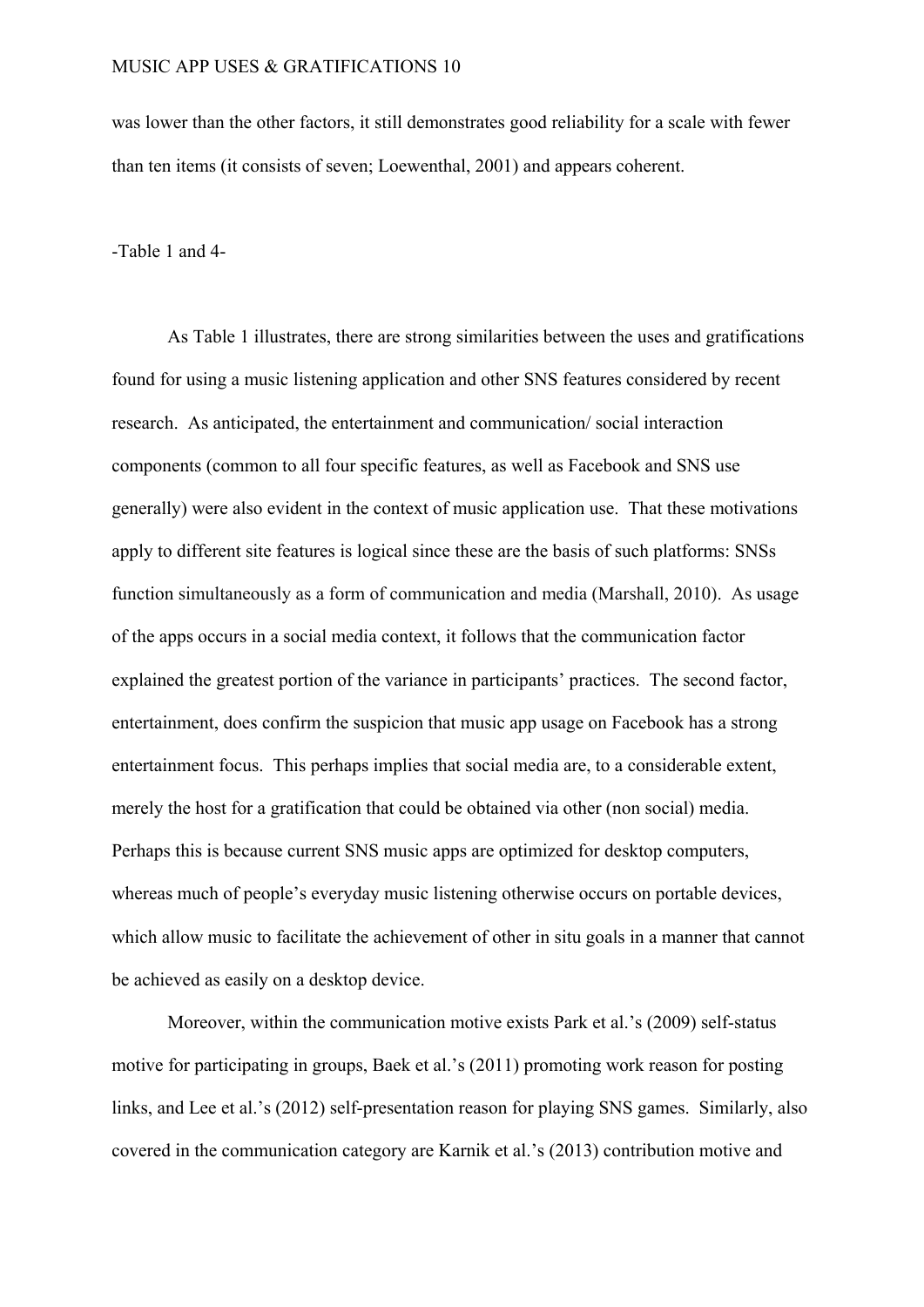Baek et al.'s (2011) interpersonal utility, since they are characterized in part by wanting to contribute to a discussion and interaction with other people.

With regard to the habitual diversion gratification, passing time, as hypothesized, applied to listening to music via a Facebook app, just as it did to sharing links and playing SNS games. This gratification, however, does seem to represent a gratification that does not map well onto previous research. Perhaps the habitual aspect of the factor relates to convenience, as it pertained to sharing links (Baek et al., 2011). It could also be that the Facebook integration has simply made it easy for users to integrate listening into their SNS use, creating a habit of doing so when on the site.

Three generalized linear mixed method analyses ( $\alpha$  = .017) considered whether characteristics of the sample were associated with varying scores on these three gratifications. In each analysis, sex, age, country of residence, university degree, music importance rating, technology importance rating, average daily listening amount, average daily technology use, and music-technology identity scores were entered as predictor variables.

Concerning factor 1, communication, sex, technology hours, and music-technology identity score were significant predictors (see Table 5). Results indicate that participants with stronger music-technology identities were more likely to nominate this particular gratification. This finding complements the aspect of this factor concerning the expression of one's opinions and communication of information. Individuals who score highly on this factor have an identity based on music-technology, and so it is plausible that these individuals would use social media for music listening and appreciating the communication aspect of that behavior. Average daily technology use was negatively associated with this factor: it could be that one's appreciation for the communicative aspect of technology wanes with increased time spent using said technology. The pairwise comparison for sex indicated that males were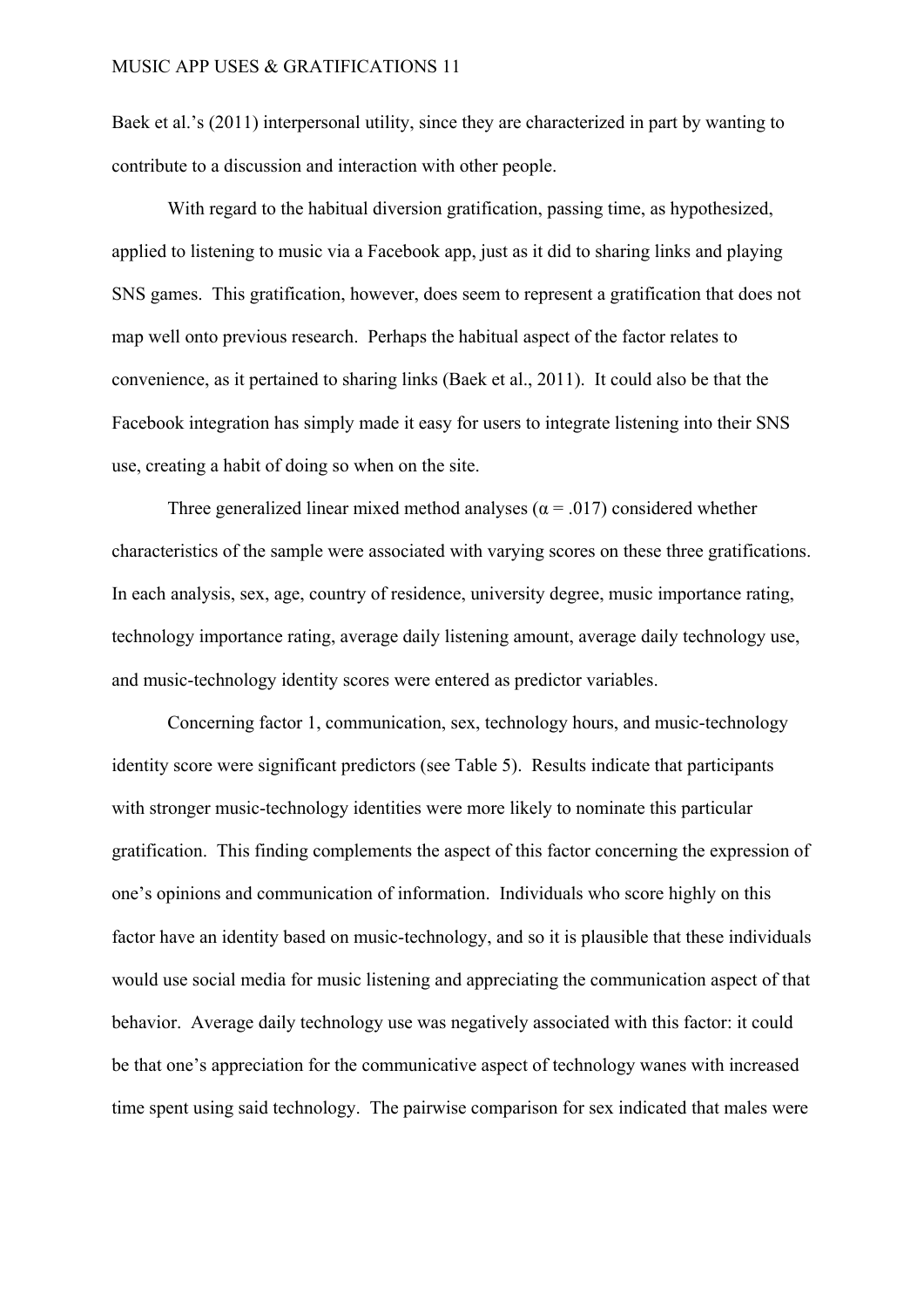significantly more likely to express this gratification from their listening application use ( $\beta$  =  $-0.38$   $[-0.68, -0.08]$ ,  $t(137) = -2.51$ ,  $p < .05$ ,  $\eta^2 = .044$ ).

Scores on the second factor, entertainment were significantly related to the music importance rating (see Table 5). As this gratification concerns the entertainment aspect of listening to music, this finding is not surprising: those that consider music to be important in their lives would likely appreciate a gratification based on enjoying music. None of the predictor variables were significantly related to scores on the third, habitual diversion factor at the adjusted alpha level (see Table 5). As this factor represents habitual use, it might reflect a passive use of available technology to simply provide an audio soundtrack while using social media. However, as it represents a factor that we do not believe has been identified in previous research, it might be something that future studies should consider further: for instance, personality or how one behaviorally uses music (and technology) could be related to the habitual diversion factor.

-Table 5-

### **Conclusions**

 As researchers have begun to conduct more specific and detailed investigations of how individuals use different aspects of social media (e.g., Baek et al., 2011; Karnik et al., 2013; Smock et al., 2011), the major contribution of this study is in defining the motivations behind music listening Facebook applications. The three uses and gratifications underlying using Facebook listening applications (communication, entertainment, and habitual diversion) indicate that while some individuals derive pleasure from listening or do so as a leisure interest, there are also more communicative and personal motivations, such as using the tool to promote not only a musician or group, but also to express one's own identity.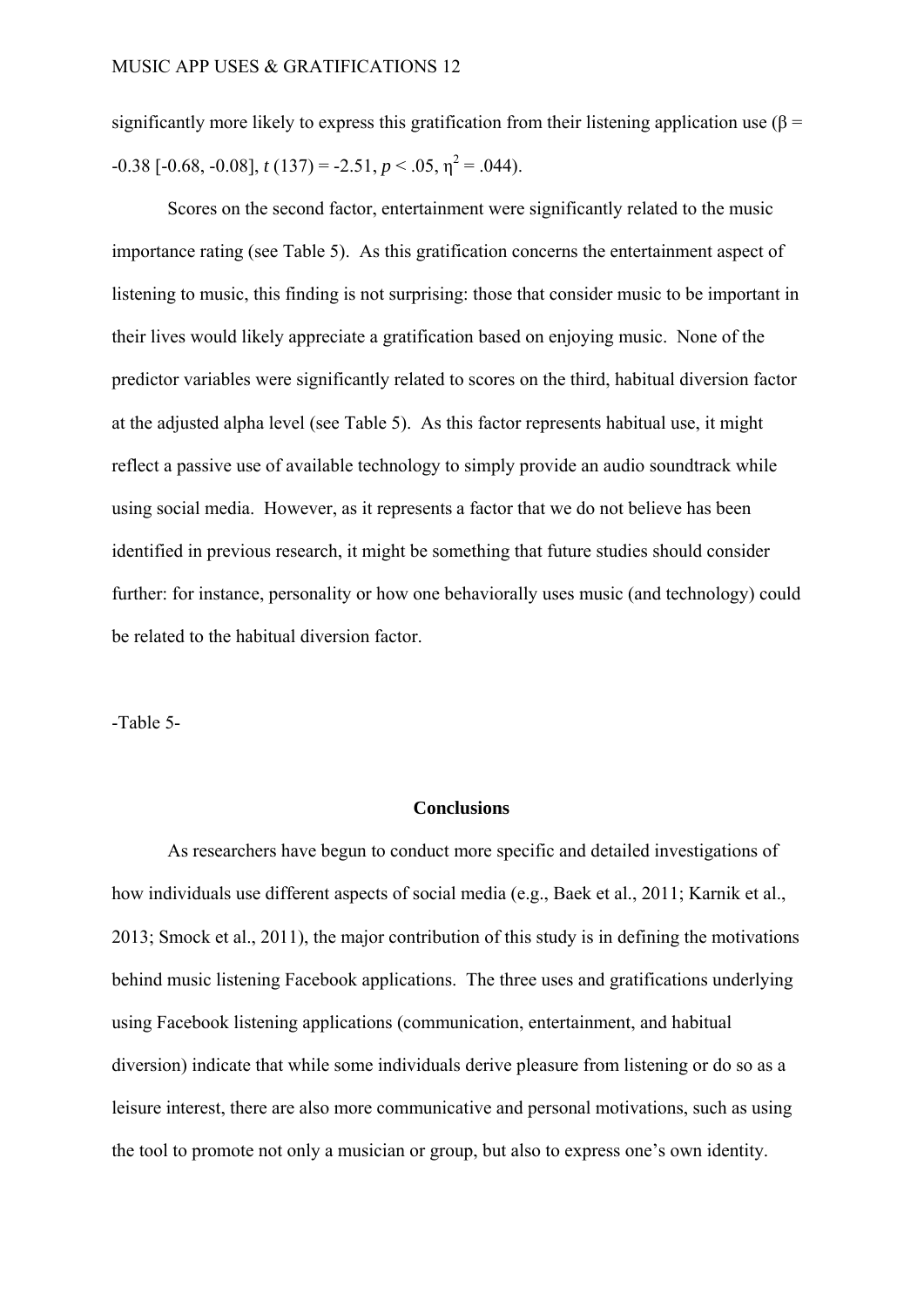Joinson (2008) remarked that content gratifications (like using apps) contributed to the "stickiness" of SNSs, or the notion that SNS use is self-reinforcing. The current research supports this idea: app users are experiencing positive gratifications that are likely supporting and deepening SNS use.

Moreover, the apparent importance of 'entertainment' suggests one manner in which the present results differ from previous findings. Other recent work, like diary studies of music usage in everyday life (e.g., Krause, North, & Hewitt, 2013), has indicated that people often take advantage of digital technology so that their primary reason for listening to music is to serve a variety of very specific, practical purposes that reflect the listening situation (such as listening to calming music on the evening commute home). In contrast, the present finding concerning the importance of the entertainment and habitual diversion gratifications indicates that social media music app usage, which typically occurs on a fixed desktop computer, is less utilitarian. As such, it will be important to consider how music-related social media behaviors fit into a theoretical perspective that explains everyday music interactions.

Additionally, this study has practical implications for those involved commercially in both music and social media. A detailed understanding concerning the reasons why individuals use listening applications benefits application designers who are working to increase the number of users and improve user experience. Understanding the perceived gratifications associated with listening via these online applications is similarly useful for the music industry, which in recent years has attempted to reduce illegal copying and distribution of music by developing online business models. Data such as that presented here are necessary in order to develop current business practices.

This research is not without limitations, however. While the uses and gratifications items used in the present study were developed from prior research concerning online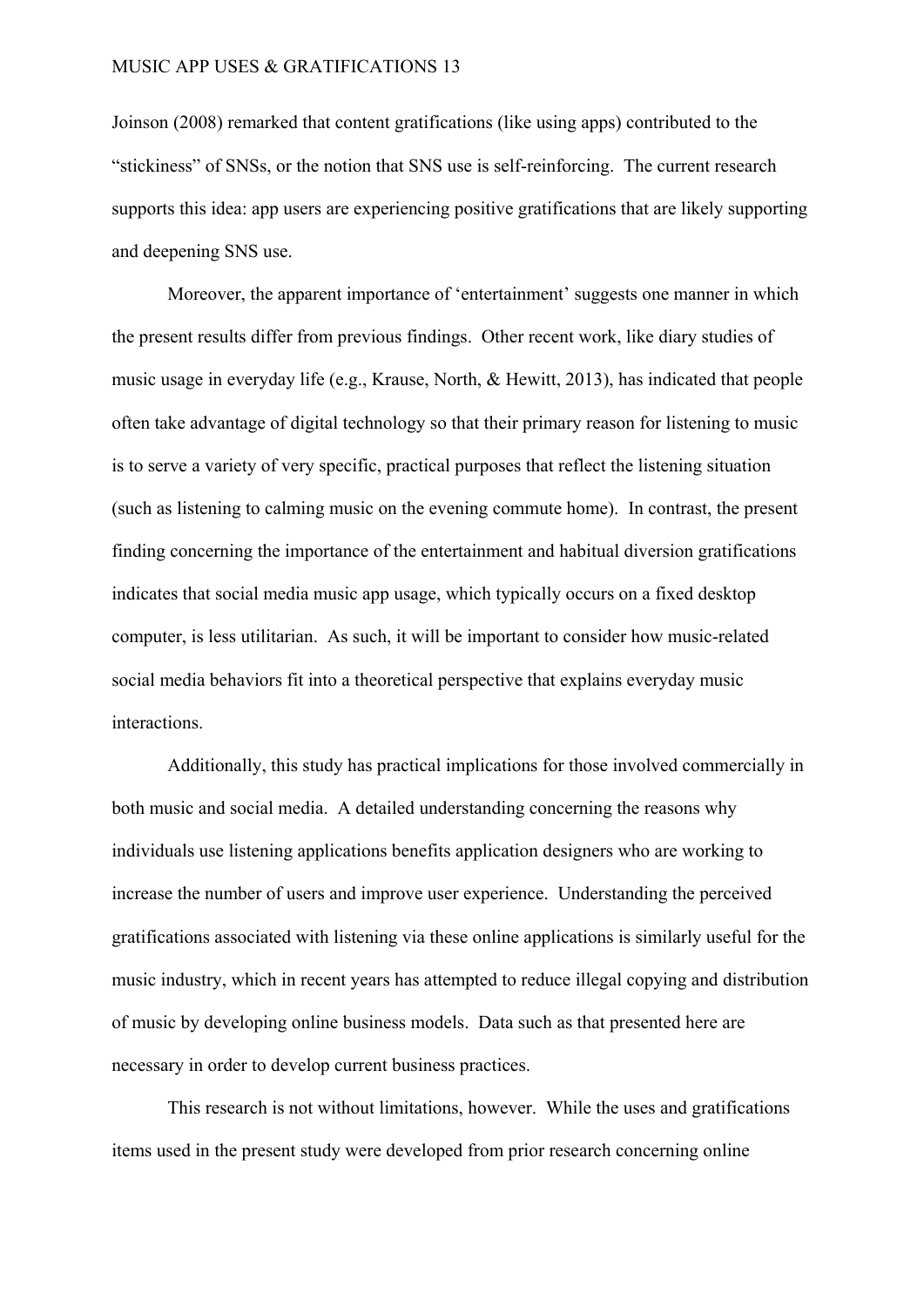technology in particular, it may be beneficial to also consider those uses and gratifications associated with listening to music specifically. Factor analyses are sensitive to the variables included, and so it may be useful to further examine the items included in future scale development. Moreover, future research should consider music-related SNS practices with a larger and more diverse sample. The present study's convenience-based sample included people from the U.K., U.S.A., and Australia, but was disproportionately female and young. That acknowledged, the analyses that considered sex, gender, country of residence, and music engagement variables in relation to the three gratifications do provide an interesting indication of how these gratifications may be appreciated by different users. Therefore, an interesting approach could also involve comparing the gratifications experienced by certain users, such as listener-users and musician-users.

Furthermore, music SNS practices are not limited to online listening applications. For instance, links and videos are shared and discussed, and many musicians maintain pages to interact with and disseminate information to their fans. Music behaviors on Facebook (and other SNS platforms) include behaviors beyond listening applications, and additional research is required to understand how individuals make use of SNSs as fans. It is possible that online music behaviors could be considered in terms of creating a sense of social connectedness, as derived from online interaction (Grieve, Indian, Witteveen, Tolan, & Marrington, 2013): SNS users may make use of music listening applications to feel connected to others, an idea that is supported by the existence of the communication gratification identified in the present study.

Finally, from the perspective of fandom research, simply identifying the uses and gratifications of a behavior is limited, so that the current study represents a starting point for additional work. In recent years, fandom research has moved towards researching what fan practices can tell us about fans situated in modern, technological, daily life. Thus, rather than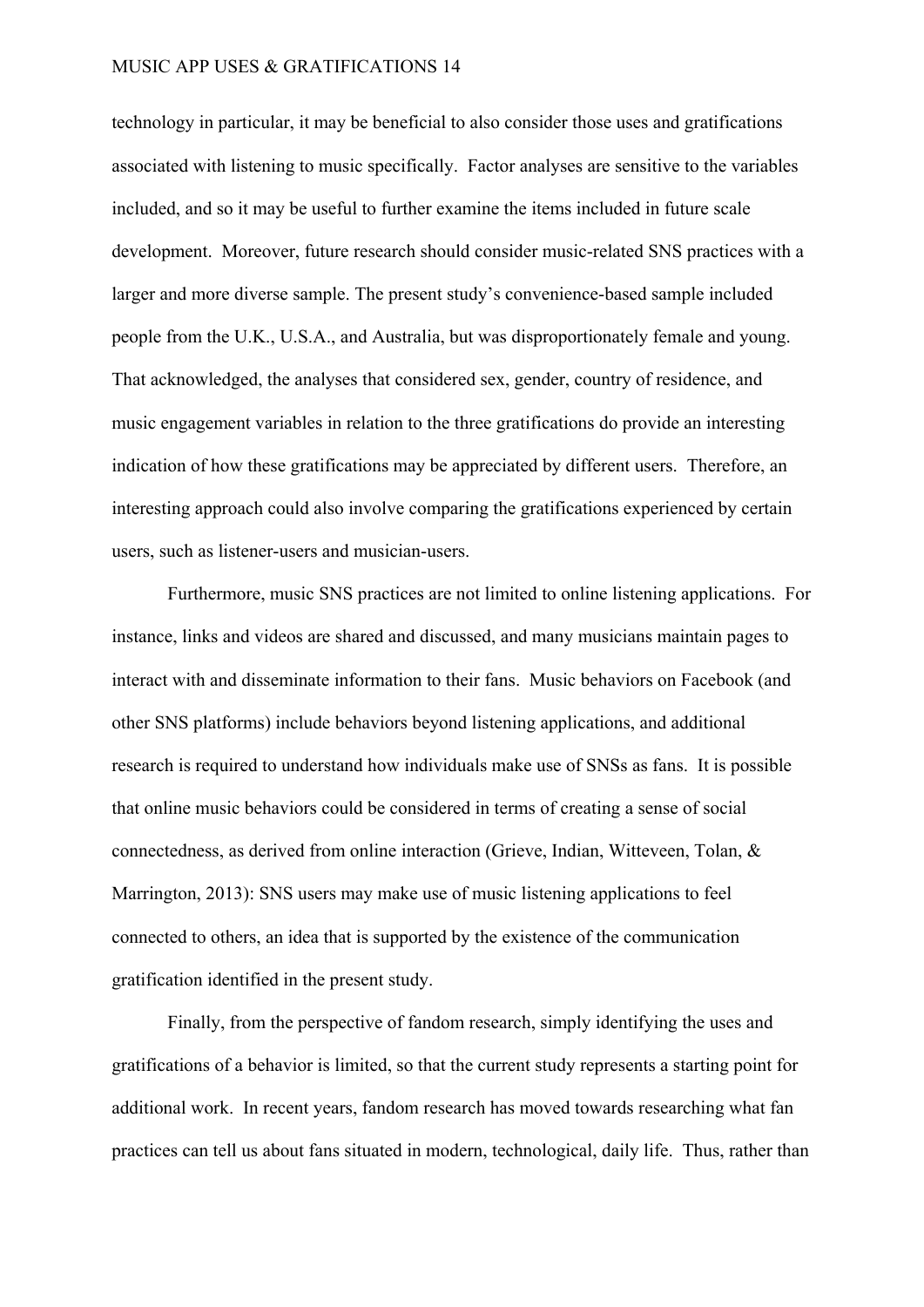describing gratifications, future research might consider whether SNS music-usage meets certain specific psychological needs such as validation of the self or providing a basis for social interaction. The present data suggest that it might. Nonetheless, this study is valuable in that it outlines the uses and gratifications of Facebook music listening applications. Social media users, musicians, and application designers all can benefit from findings such as these.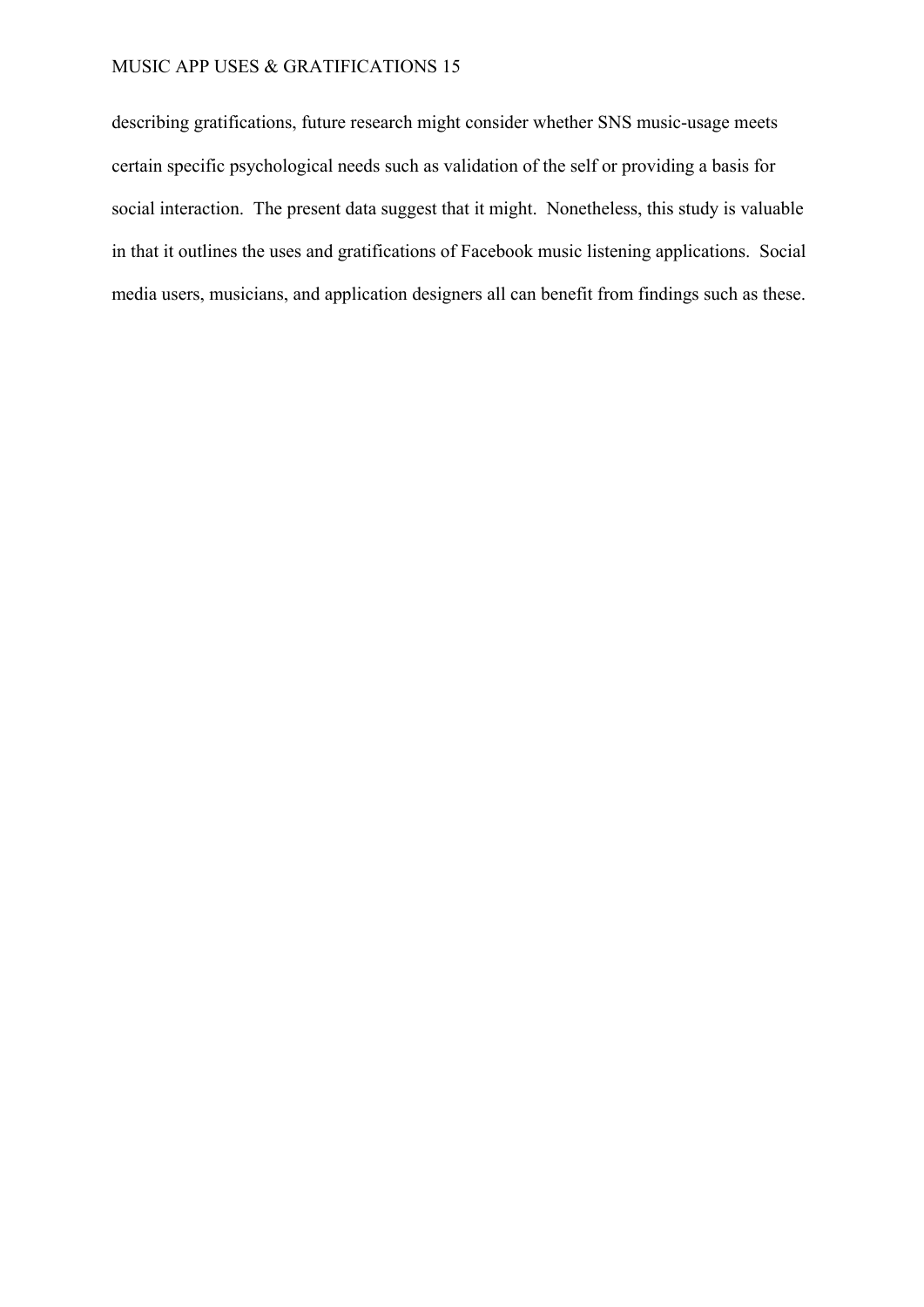#### References

- Baek, K., Holton, A., Harp, D., & Yaschur, C. (2011). The links that bind: Uncovering novel motivations for linking on Facebook. *Computers in Human Behavior, 27*, 2243-2248. doi:10.1016/j.chb.2011.07.003
- British Recorded Music Industry. (2014). Surge in streaming gives further impetus to digital music growth in 2013. Retrieved from http://www.bpi.co.uk/home/surge-instreaming-gives-further-impetus-to-digital-music-growth-in-2013.aspx
- Burns, K. S. (2009). *Celeb 2.0: How social media foster our fascination with popular culture*. Santa Barbara, CA: ABC-CLIO, LLC.
- Chen, G. M. (2011). Tweet this: A uses and gratifications perspective on how active Twitter use gratifies a need to connect with others. *Computers in Human Behavior, 27*, 755- 762. doi:10.1016/j.chb.2010.10.023
- Cheung, C. M. K., Chiu, P.-Y., & Lee, M. K. O. (2011). Online social networks: Why do students use facebook? *Computers in Human Behavior, 27*, 1337-1343. doi:10.1016/j.chb.2010.07.028
- Freyne, J., Jacovi, M., Guy, I., & Geyer, W. (2009). Increasing engagement through early recommender intervention. *Proceedings of the third ACM conference on Recommnder Systems (RecSys'09)*, 85-92. New York, NY: ACM. doi:10.1145/1639714.1639730
- Grieve, R., Indian, M., Witteveen, K., Tolan, G. A., & Marrington, J. (2013). Face-to-face or Facebook: Can social connectedness be derived online? *Computers in Human Behavior, 29*, 604-609. doi:10.1016/j.chb.2012.11.017
- International Federation of the Phonographic Industry. (2013). IFPI digital music report 2013: Engine of a digital world. Retrieved from http://www.ifpi.org/content/library/DMR2013.pdf.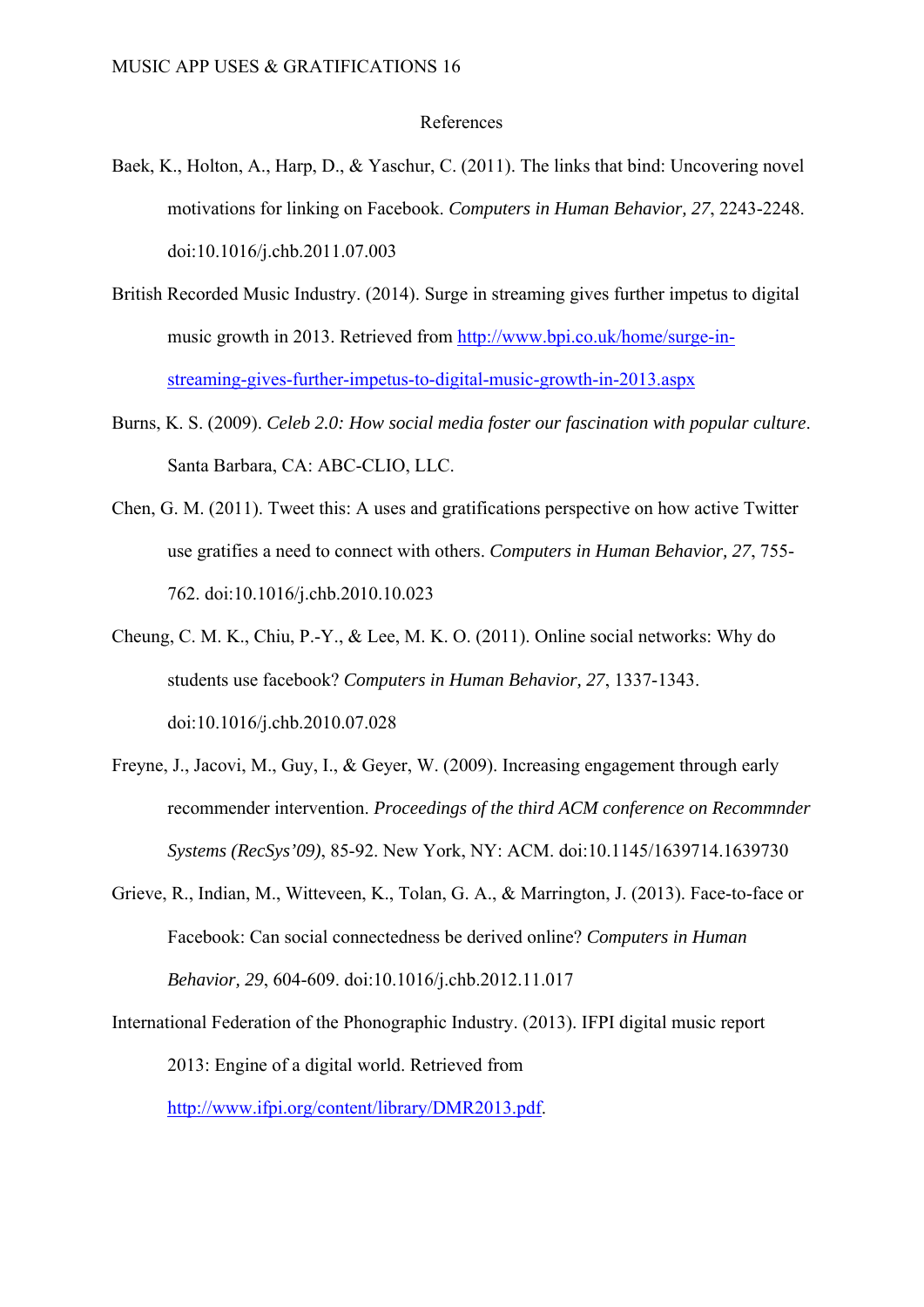- Joinson, A. N. (2008). 'Looking at', 'looking up' or 'keeping up with' people? Motives and uses of Facebook. *Proceedings of SIGCHI Conference on Human Factors in Computing Systems 2008*, 1027-1036. New York, NY: ACM. doi:10.1145/1357054.1357213
- Karnik, M., Oakley, I., Venkatanathan, J., Spiliotopoulos, T., & Nisi, V. (2013). Uses & gratifications of a Facebook media sharing group. *Proceedings of the 2013 conference on Computer supported cooperative work (CSCW '13)*, 821-826. New York, NY: ACM. doi:10.1145/2441776.2441868
- Khalaf, S. (2014). Mobile use grows 115% in 2013, propelled by messaging apps. Retrieved from http://blog.flurry.com/?Tag=Usage+Statistics
- Kirn, P. (2012). As Facebook users hit 1 billion, music listening is socially-connected online [Numbers]. Retrieved from http://createdigitalmusic.com/2012/10/as-facebook-usershit-1-billion-music-listening-is-socially-connected-online-numbers/.
- Krause, A. E., & North, A. C. (2013). Music listening in everyday life: Devices, selection methods, and digital technology. *Manuscript submitted for publication.*
- Krause, A. E., & North, A. C. (2014). Pleasure, arousal, dominance, and in situ responses to music. *Manuscript submitted for publication*.
- Krause, A. E., North, A. C., & Heritage, B. (2013). Psychological correlates of online music fan practices. *Manuscript submitted for publication.*
- Krause, A. E., North, A. C., & Hewitt, L. Y. (2013). Music listening in everyday life: Devices and choice. *Psychology of Music. Advance online publication*. doi:10.1177/0305735613496860
- Lee, J., Lee, M., & Choi, H. (2012). Social network games uncovered: Motivations and their attitudinal and behavioral outcomes. *Cyberpsychology, Behavior, & Social Networking, 15*(12), 643-648. doi:10.1089/cyber.2012.0093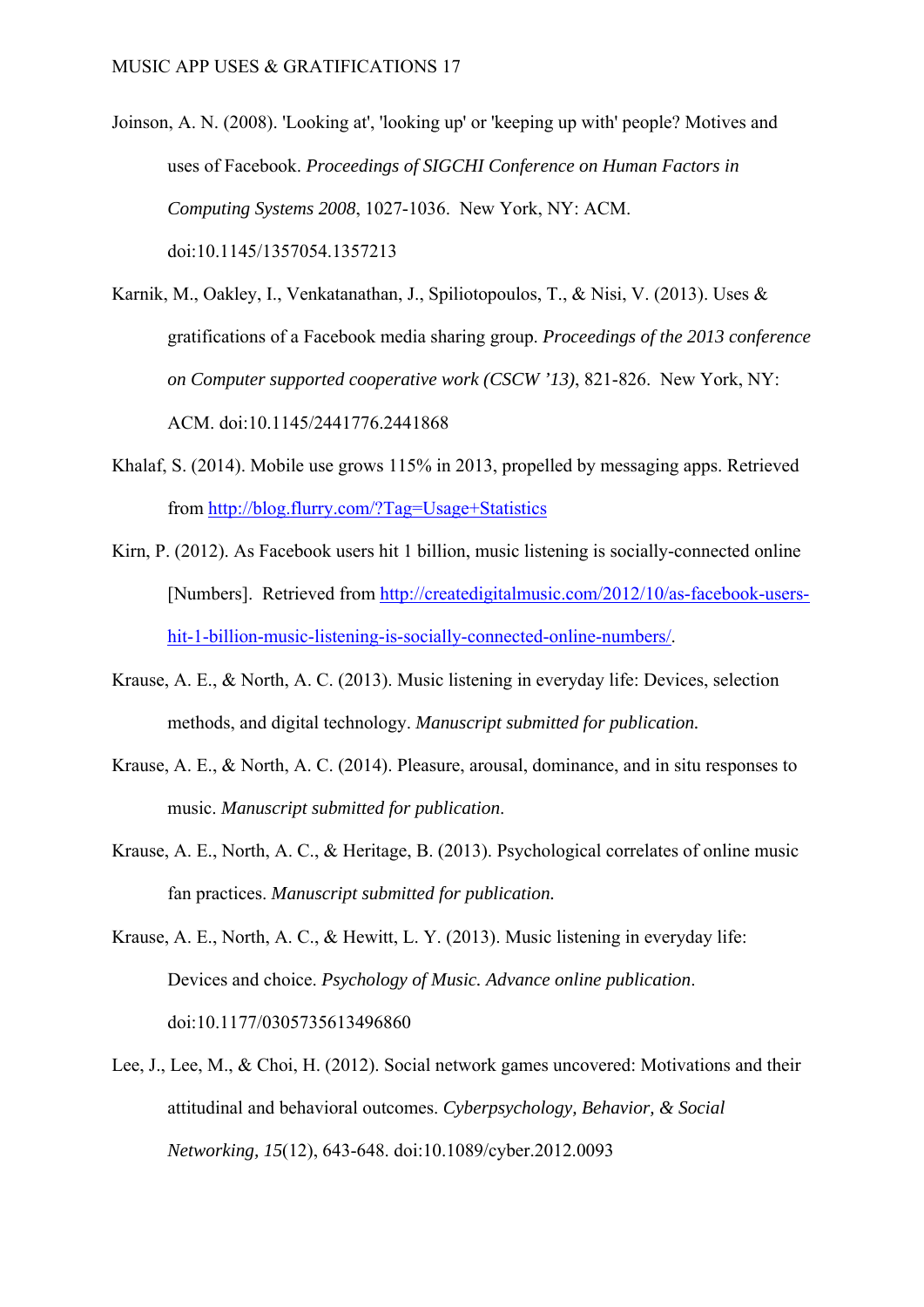- Leong, T. W., & Wright, P. (2011). Music in households in the digital economy. *In Proceedings? Of the Digital Engagement Conference, Digital Engagement '11, November 15 – 17, 2011 (np). Newcastle upon Tyne, UK: Publisher. Retrieved from*  http://de2011.computing.dundee.ac.uk/?page\_id=197.
- Loewenthal, K. M. (2001). *An introduction to psychological tests and scales (2nd ed.)*. London: UK: UCL Press.
- Lonsdale, A. J., & North, A. C. (2011). Why do we listen to music? A uses and gratifications analysis. *British Journal of Psychology, 102*(1), 108-134.

doi:10.1348/000712610X506831

- Marshall, P. D. (2010). The promotion and presentation of the self: celebrity as marker of presentational media. *Celebrity Studies, 1*(1), 35-48. doi:10.1080/19392390903519057
- Neilsen Company. (2014). U.S. music industry year-end review: 2013. Retrieved from http://www.nielsen.com/content/dam/corporate/us/en/reports-downloads/2014 Reports/nielsen-us-music-year-end-report-2013.pdf
- Papacharissi, Z. (2002). The self online: The utility of personal home pages. *Journal of Broadcasting & Electronic Media, 46*(3), 346-368. doi:10.1207/s15506878jobem4603\_3
- Papacharissi, Z., & Rubin, A. M. (2000). Predictors of internet use. *Journal of Broadcasting & Electronic Media, 44*(2), 175-196. doi: 10.1207/s15506878jobem4402\_2
- Park, N., Kee, K. F., & Valenzuela, S. (2009). Being immersed in social networking environment: Facebook groups, uses and gratifications, and social outcomes. *CyberPsychology & Behavior, 12*(6), 729-733. doi:10.1089=cpb.2009.0003
- Ruggiero, T. E. (2000). Uses and gratifications theory in the 21st century. *Mass Communication & Society, 3*(1), 3-37.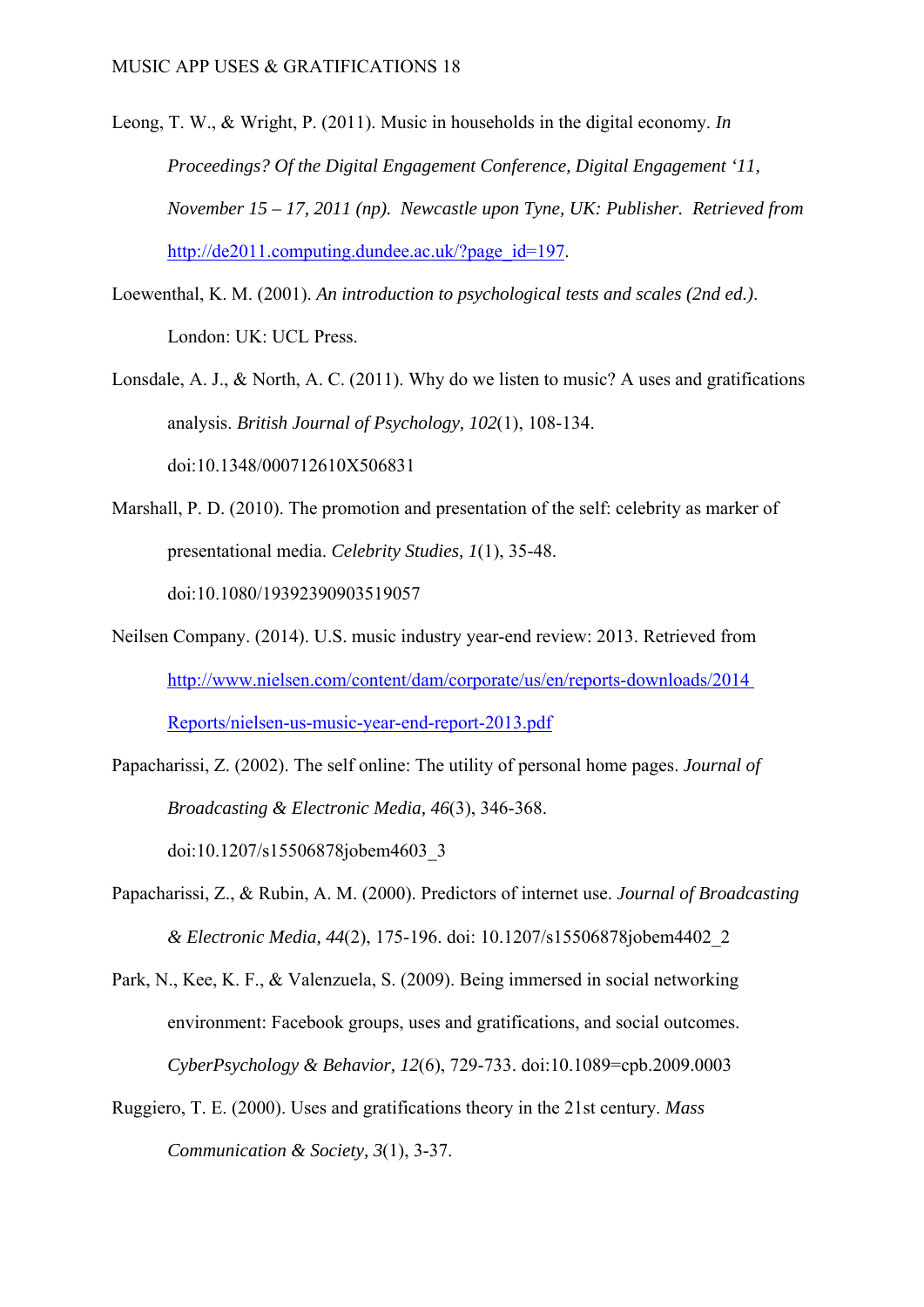- San Pascual, M. (2013). Facebook music: A big vision, mostly unrealized. In K. Bylin (Ed.), *Divergent Streams* (pp. 102-107): Leanpub.
- Smith, A. (2011). Why Americans use social media. Washington, DC: Pew Research Center. Retreived from http://www.pewinternet.org/Reports/2011/Why-Americans-Use-Social-Media.aspx.
- Smock, A. D., Ellison, N. B., Lampe, C., & Wohn, D. Y. (2011). Facebook as a toolkit: A uses and gratification approach to unbundling feature use. *Computers in Human Behavior, 27*, 2322-2329. doi:10.1016/j.chb.2011.07.011
- Urista, M. A., Dong, Q., & Day, K. D. (2009). Explaining why young adults use MySpace and Facebook through uses and gratifications theory. *Human Communication, 12*(2), 215-229.
- Wohn, D. Y., Lampe, C., Vitak, J., & Ellison, N. B. (2011). Coordinating the ordinary: Social information uses of Facebook by adults. *Proceedings of the 2011 iConference*, 340- 347. New York: NY: ACM. doi:10.1145/1940761.1940808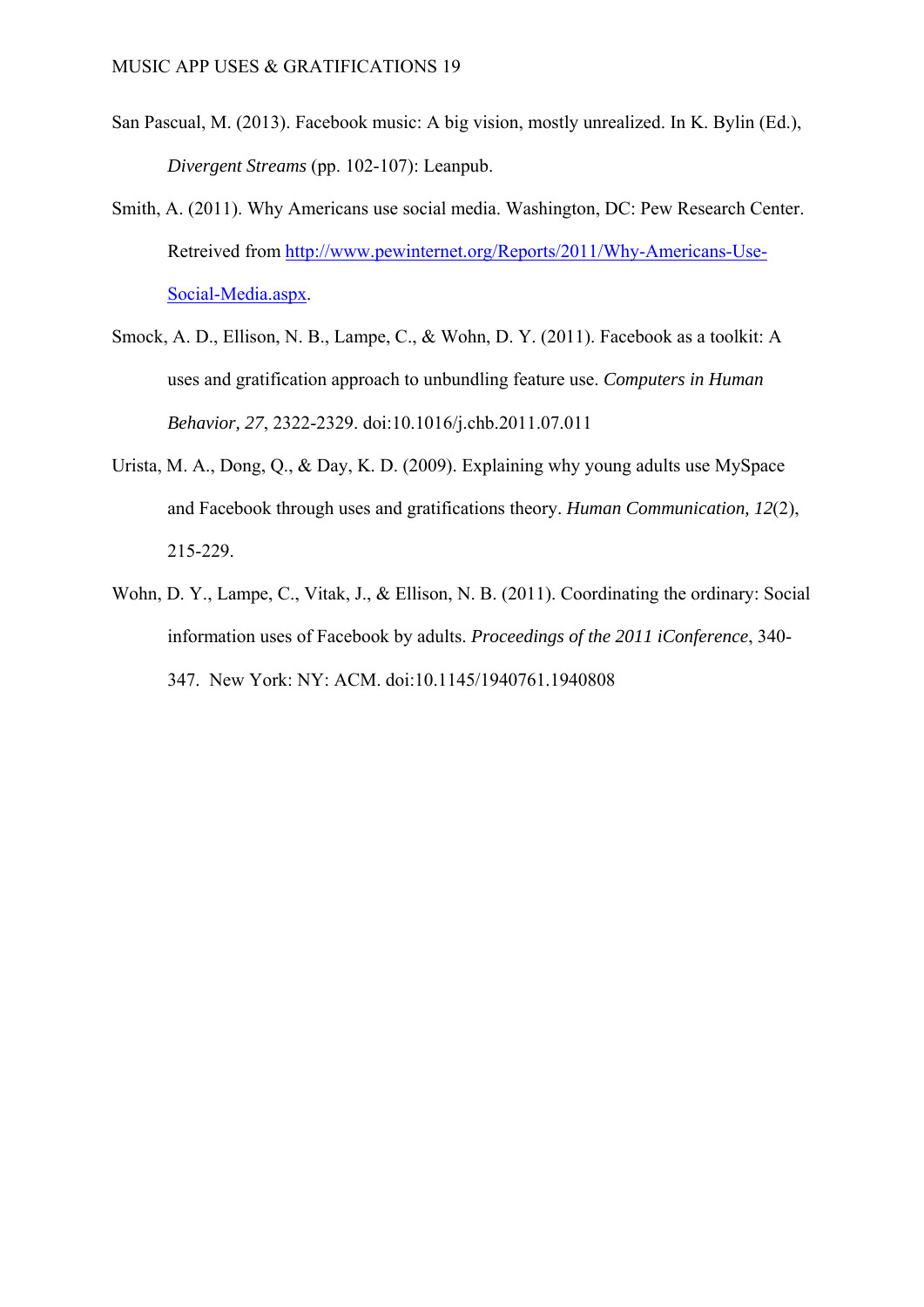### List of Tables

- Table 1. A Comparison of the Uses and Gratifications of Specific Facebook Features
- Table 2. Sample Characteristics
- Table 3. Principal Components Analysis of the Identity Items
- Table 4. Factor Loadings for the Principal Axis Factor Analysis With Promax Rotation of the Uses and Gratifications Items
- Table 5. GLMM Analyses Predicting Scores on the Three Uses and Gratifications Factors for Using Facebook Music Listening Applications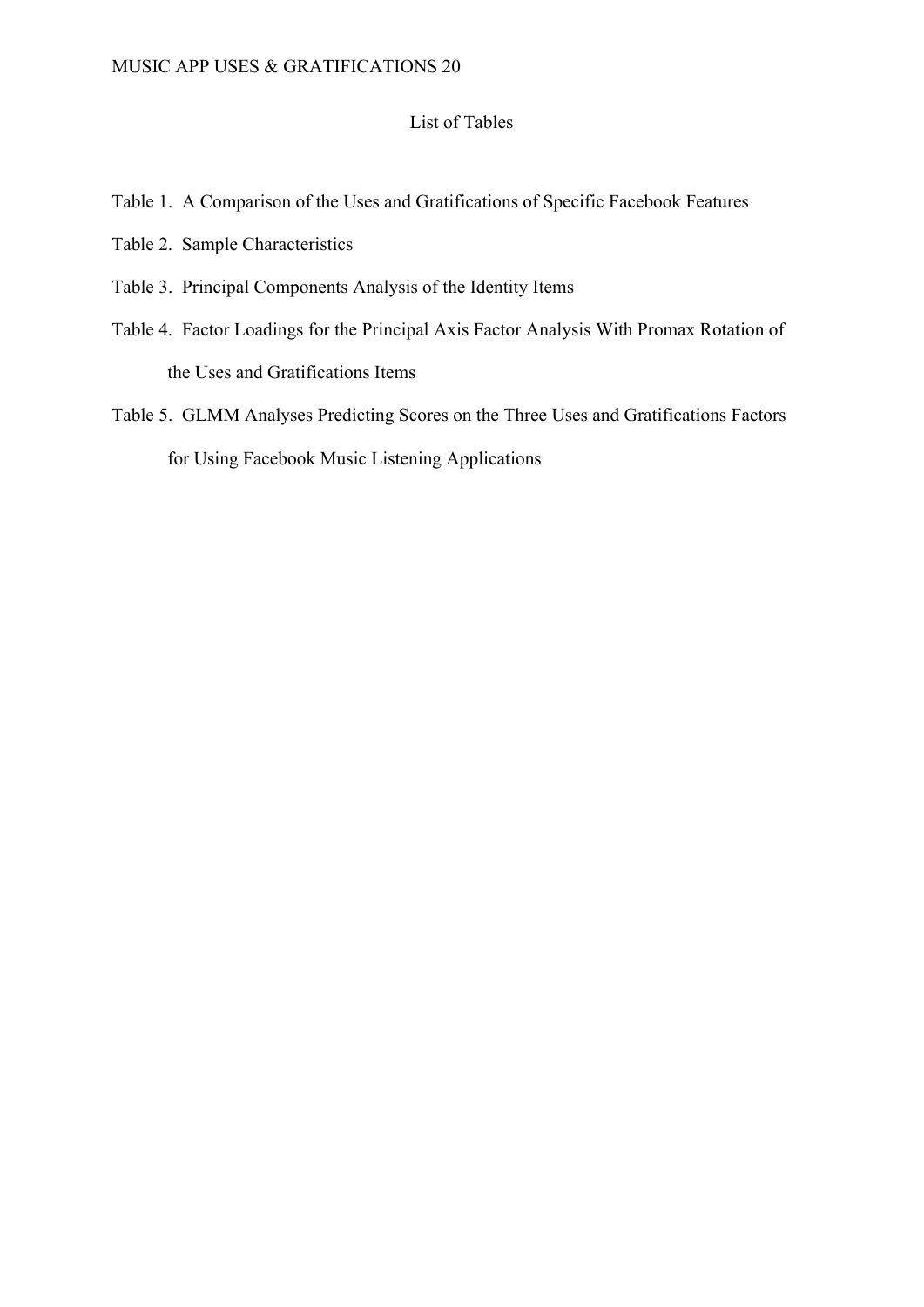Table 1.

## *A Comparison of the Uses and Gratifications of Specific Facebook Features*

|                            | Current Study -                      |                          |                        |                        |                           |
|----------------------------|--------------------------------------|--------------------------|------------------------|------------------------|---------------------------|
|                            | Facebook music                       | Karnik et al. $(2013)$ – | Park et al. $(2009)$ – |                        |                           |
|                            | listening                            | music video sharing      | participating in       | Baek et al. $(2011)$ – | Lee et al. $(2012) - SNS$ |
| Study                      | applications                         | Facebook group           | groups                 | Sharing links          | games                     |
|                            | Communication,                       | Contribution,            | Socializing,           | Information sharing,   | Social interaction, self- |
|                            | entertainment,                       | discovery, social        | entertainment, self-   | convenience and        | presentation,             |
|                            | habitual diversion                   | interaction,             | status seeking,        | entertainment, to pass | fantasy/role playing,     |
|                            |                                      | entertainment            | information            | time, interpersonal    | passing time/escapism,    |
|                            |                                      |                          |                        | utility, control, and  | entertainment, and        |
| Factors                    |                                      |                          |                        | promoting work'        | challenge/competition     |
|                            | <b>Communication - Communicating</b> | Social interaction -     | socializing needs are  | Information Sharing -- | Social interaction --     |
| and discussing and sharing |                                      | receiving appreciation   | generally interested   | respondents as posting | represents a player's     |
| information with others    |                                      | (likes) (authors state)  | in meeting and         | links on Facebook to   | motive to get others'     |
|                            |                                      | match to Park et al.'s   | talking with others    | share information with | support and maintain      |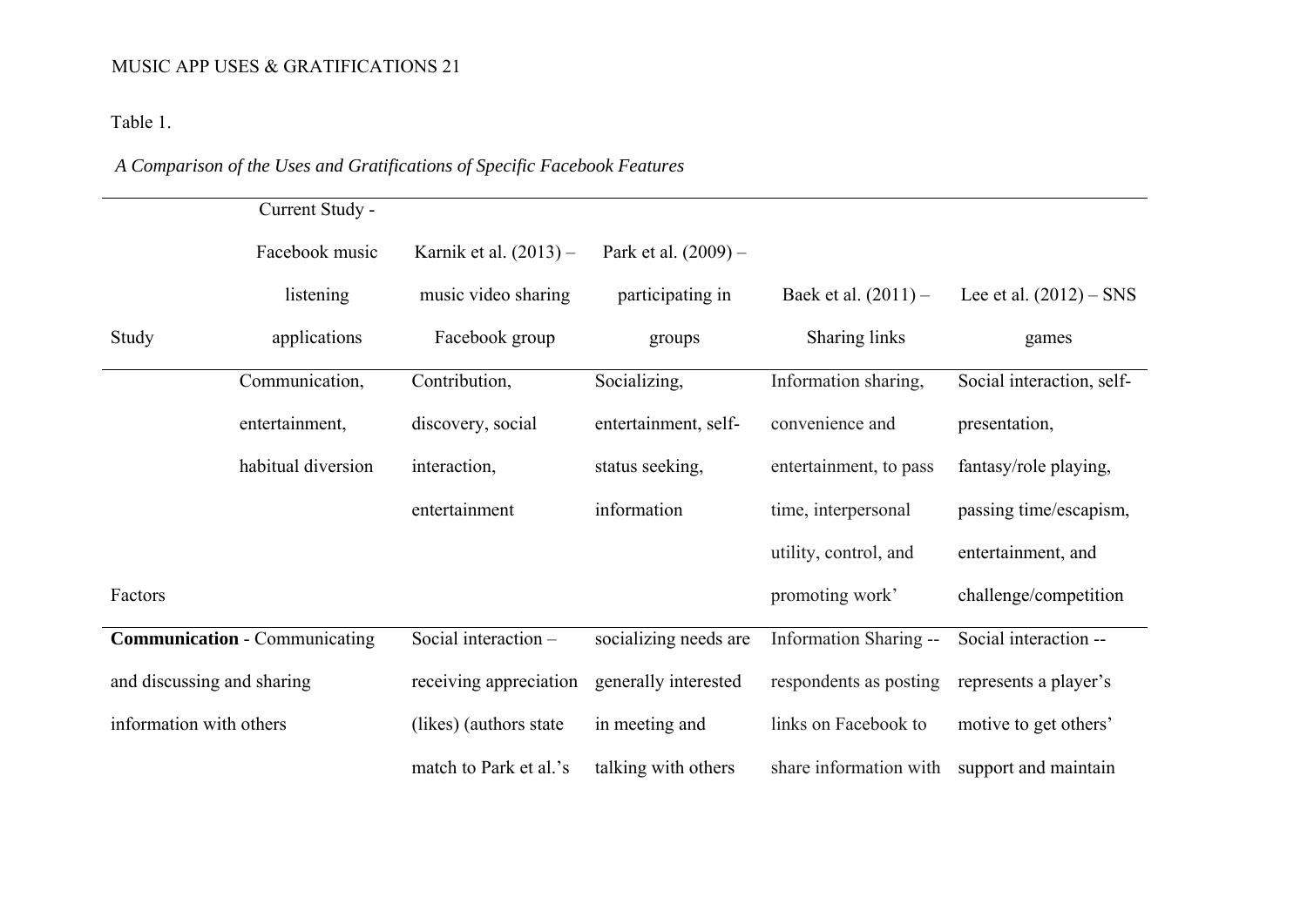| socializing) | as well as getting   | other users             | one's relationship     |
|--------------|----------------------|-------------------------|------------------------|
|              | peer support and a   |                         |                        |
|              | sense of community   |                         |                        |
|              | Self-status? --      | ? Promoting Work --     | Self-presentation -- a |
|              | seeking and          | characterized posting   | motive to make a good  |
|              | maintaining their    | links to promote their  | impression on others   |
|              | personal status/look | works                   |                        |
|              | cool/peer pressure   |                         |                        |
|              |                      | ? Interpersonal utility |                        |
|              |                      | -- described posting    |                        |
|              |                      | links as a tool for     |                        |
|              |                      | interacting and         |                        |
|              |                      | socializing with others |                        |
|              |                      |                         |                        |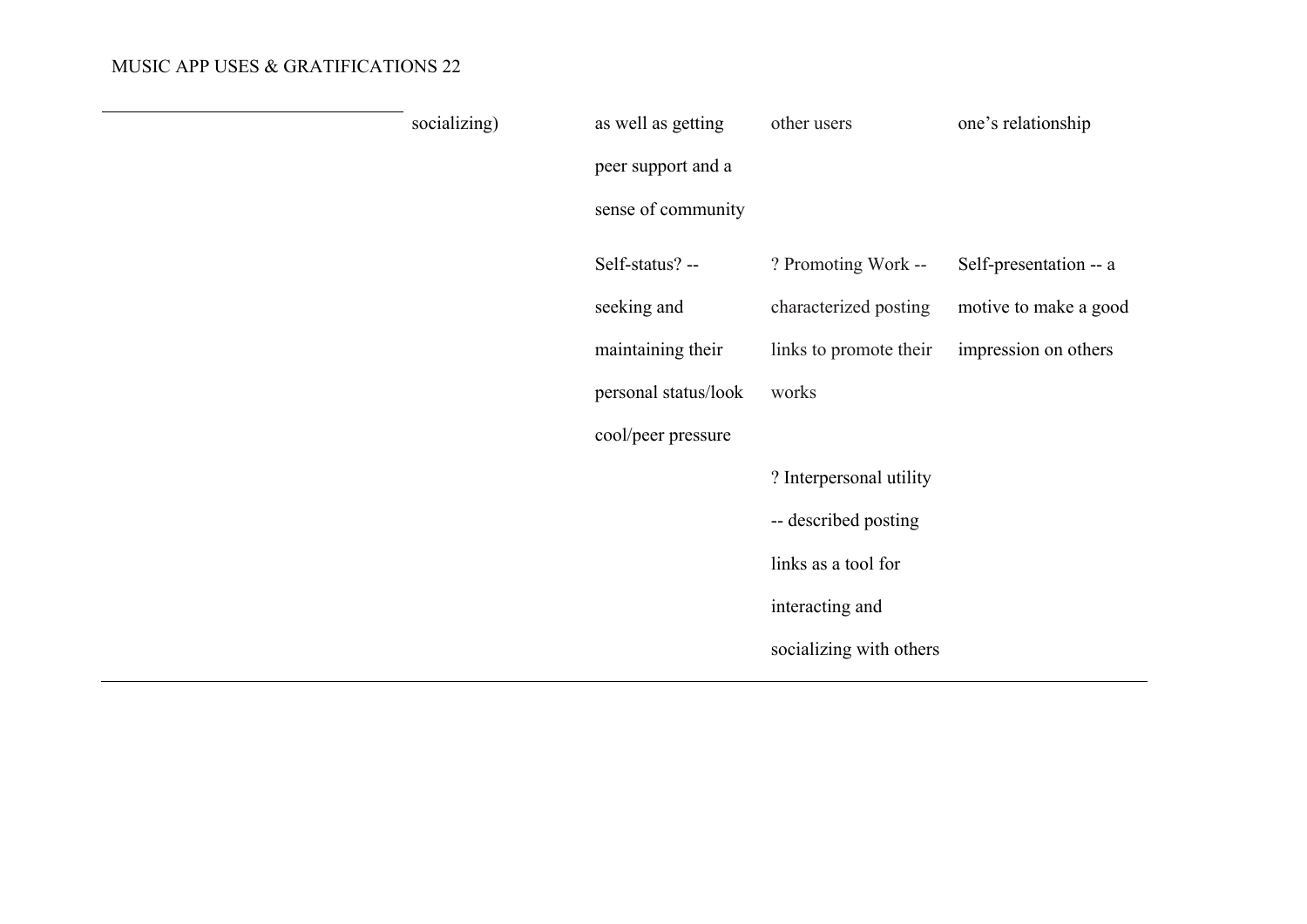| <b>Entertainment - Using music</b>  | Discovery of new       | Entertainment --     | Convenience and        | Entertainment -- a       |
|-------------------------------------|------------------------|----------------------|------------------------|--------------------------|
| applications for enjoyment,         | music (& valued re-    | refers to engagement | Entertainment --       | motive to have           |
| entertainment, fun, and to discover | discovering music      | in Facebook Groups   | respondents post links | entertaining gaming      |
| new musicians                       | they had not listened  | for leisure and      | because it is easy and | experiences              |
|                                     | to in a long time)     | amusement needs      | entertaining           |                          |
|                                     | Entertainment-         |                      |                        |                          |
|                                     | appreciated the music  |                      |                        |                          |
|                                     | genre the group        |                      |                        |                          |
|                                     | represented (authors)  |                      |                        |                          |
|                                     | state match to Park et |                      |                        |                          |
|                                     | al.'s entertainment)   |                      |                        |                          |
| Habitual diversion - Passing the    |                        | Entertainment also?  | Pass Time --           | Passing time/escapism    |
| time, use from boredom or as a      |                        |                      | represented by posting | -- a motive to pass time |
| distraction, as a habit             |                        |                      | links to pass time     | when bored and to        |
|                                     |                        |                      | Convenience?           | escape from their real-  |
|                                     |                        |                      |                        | life problems            |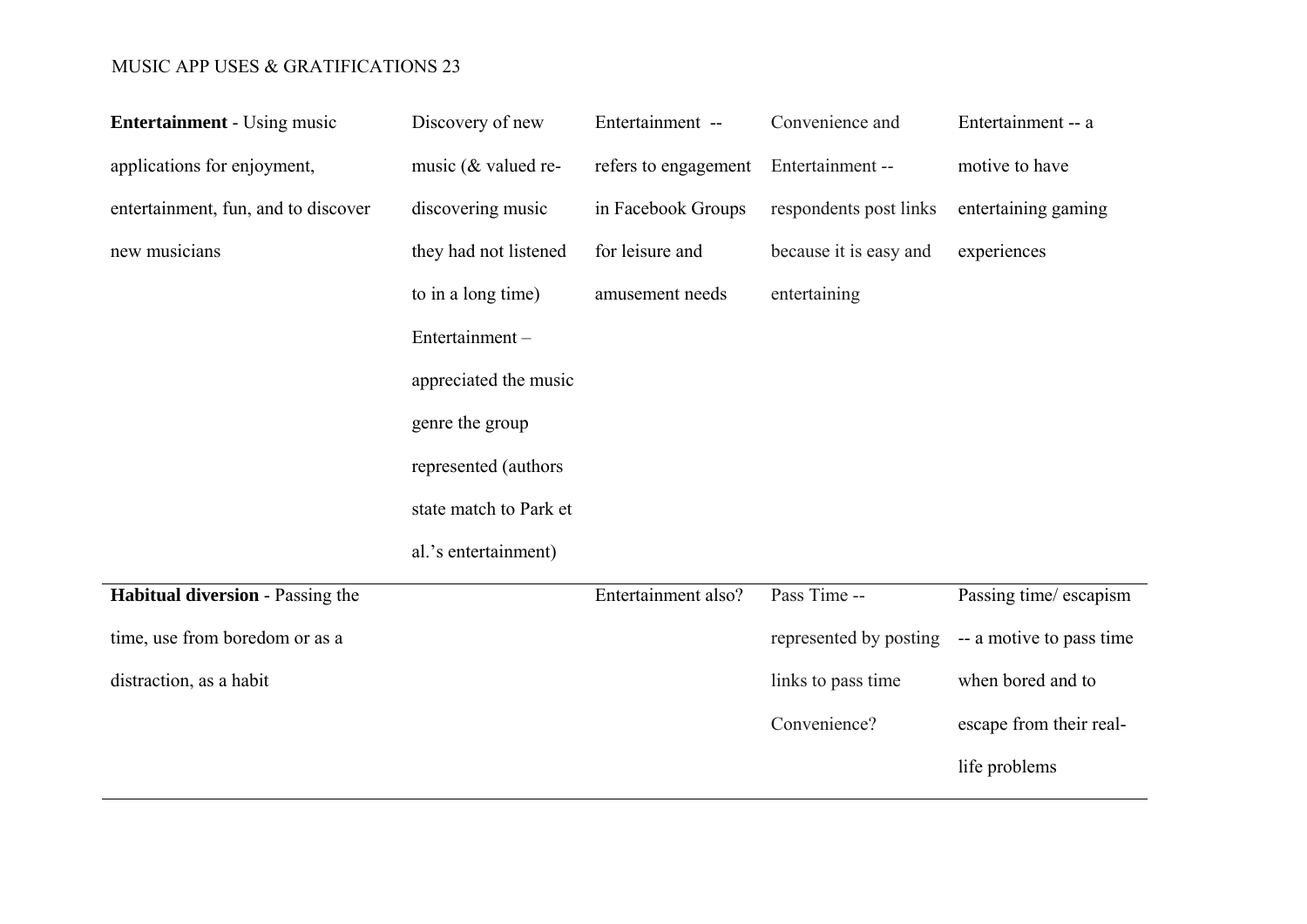## Table 2.

## *Sample Characteristics*

|                        |          |        |                |                  | Average                 |                  |
|------------------------|----------|--------|----------------|------------------|-------------------------|------------------|
|                        |          |        |                |                  | daily                   | Average          |
|                        |          |        | Music          | Technology       | listening               | daily            |
|                        |          |        | importance     | importance       | amount                  | technology       |
| Sample                 |          | Age    | rating         | rating           | (hours)                 | use (hours)      |
| Total <sup>a</sup>     | M        | 23.65  | 6.14           | 6.05             | 4.35                    | 8.19             |
|                        | Mdn      | 20     | 6              | $\boldsymbol{6}$ | $\overline{\mathbf{3}}$ | 7.75             |
|                        | SD       | 8.60   | 1.06           | 0.98             | 3.29                    | 4.03             |
| U.S.A. <sup>b</sup>    | $\cal M$ | 23.15  | 6.23           | 6.18             | 5.43                    | 9.42             |
|                        | Mdn      | $20\,$ | $\overline{7}$ | 6                | $\overline{4}$          | 9.25             |
|                        | SD       | 7.53   | 1.17           | 0.89             | 3.97                    | 4.50             |
| U.K. <sup>c</sup>      | $\cal M$ | 23.61  | 6.12           | 5.94             | 4.33                    | 7.17             |
|                        | Mdn      | 20     | 6              | 6                | $\overline{3}$          | $\tau$           |
|                        | SD       | 8.28   | 0.96           | 1.00             | 3.28                    | 2.78             |
| Australia <sup>d</sup> | $\cal M$ | 24.17  | 6.05           | 5.98             | 3.28                    | 7.54             |
|                        | Mdn      | 20.5   | 6              | 6                | $\overline{3}$          | $\boldsymbol{7}$ |
|                        | SD       | 9.81   | 1.00           | 1.05             | 1.98                    | 3.88             |

 $a<sup>a</sup>$  N = 153; 69.30% female; 24.20% held university qualifications

 $b$  N = 60; 61.70% female; 23.30% held university qualifications

 $c$  N = 33; 72.70% female; 27.30% held university qualifications

 $d$  N = 60; 75.00% female; 23.30% held university qualifications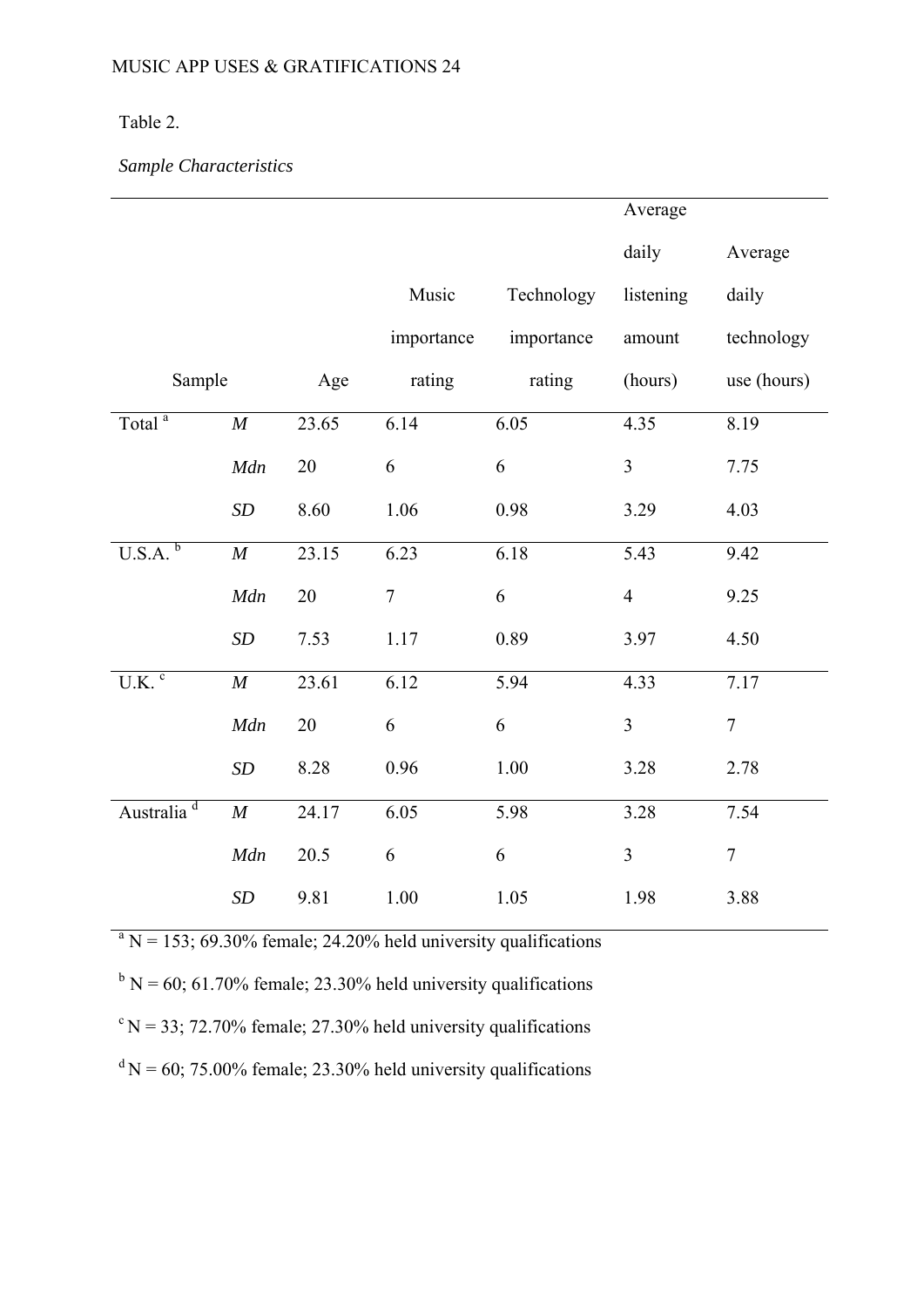## Table 3.

# *Principal Components Analysis of the Identity Items*

| Item                                                  | Loading |
|-------------------------------------------------------|---------|
| Music technology is central to my identity.           | 0.89    |
| Technology is central to my identity.                 | 0.83    |
| Music is central to my identity.                      | 0.72    |
| Web-based cloud technology is central to my identity. | 0.72    |
| Eigenvalue                                            | 2.52    |
| % of Variance Explained                               | 62.99   |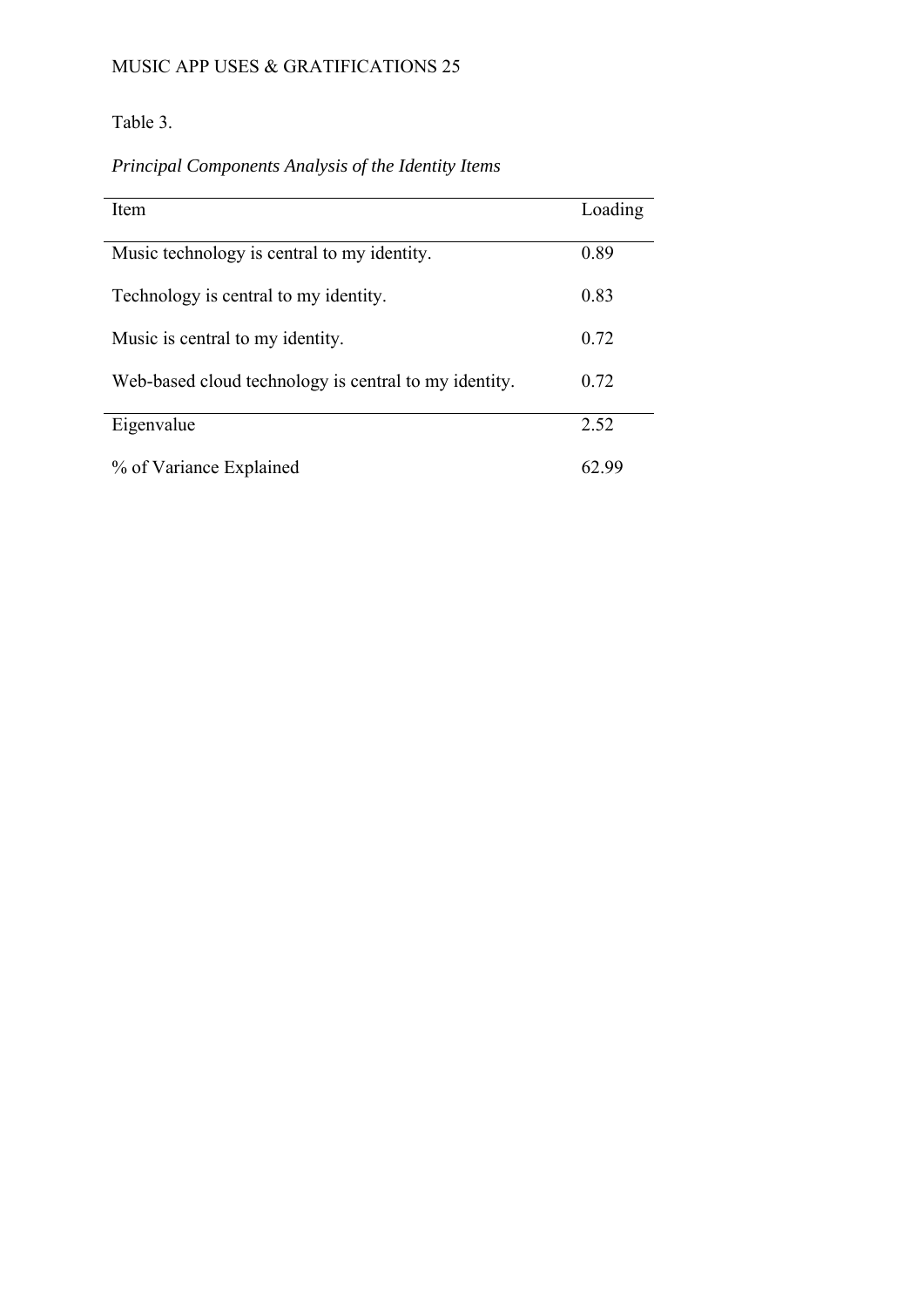## Table 4.

*Factor Loadings for the Principal Axis Factor Analysis With Promax Rotation of the* 

| Item                                                  | 1    | $\overline{2}$ | 3    |
|-------------------------------------------------------|------|----------------|------|
| To meet people with similar interests as me           | 0.89 |                |      |
| To share information about my special interests       | 0.87 |                |      |
| To promote the music/ musicians I like                | 0.80 |                |      |
| To express myself freely                              | 0.72 |                |      |
| To get feedback on information I have found           | 0.70 |                |      |
| To share information that might be useful to others   | 0.68 |                |      |
| To participate in discussions                         | 0.65 |                |      |
| To provide information                                | 0.65 |                |      |
| To promote the musician/band I work for               | 0.59 |                |      |
| To share knowledge with others                        | 0.58 |                |      |
| To tell others what to do                             | 0.56 |                |      |
| Because I want someone to do something for me         | 0.52 |                | 0.31 |
| To promote my own music                               | 0.51 |                |      |
| Because it's a popular thing to do                    | 0.47 |                |      |
| Because it's an easy way to stay in touch with people | 0.40 |                |      |
| Because everyone else is doing it                     | 0.39 |                | 0.35 |
| To communicate with friends and family                | 0.33 |                |      |
| Because it's enjoyable                                |      | 0.92           |      |
| Because it's entertaining                             |      | 0.77           |      |
| Because I just like to use it                         |      | 0.74           |      |
| To relax                                              |      | 0.64           |      |

*Uses and Gratifications Items*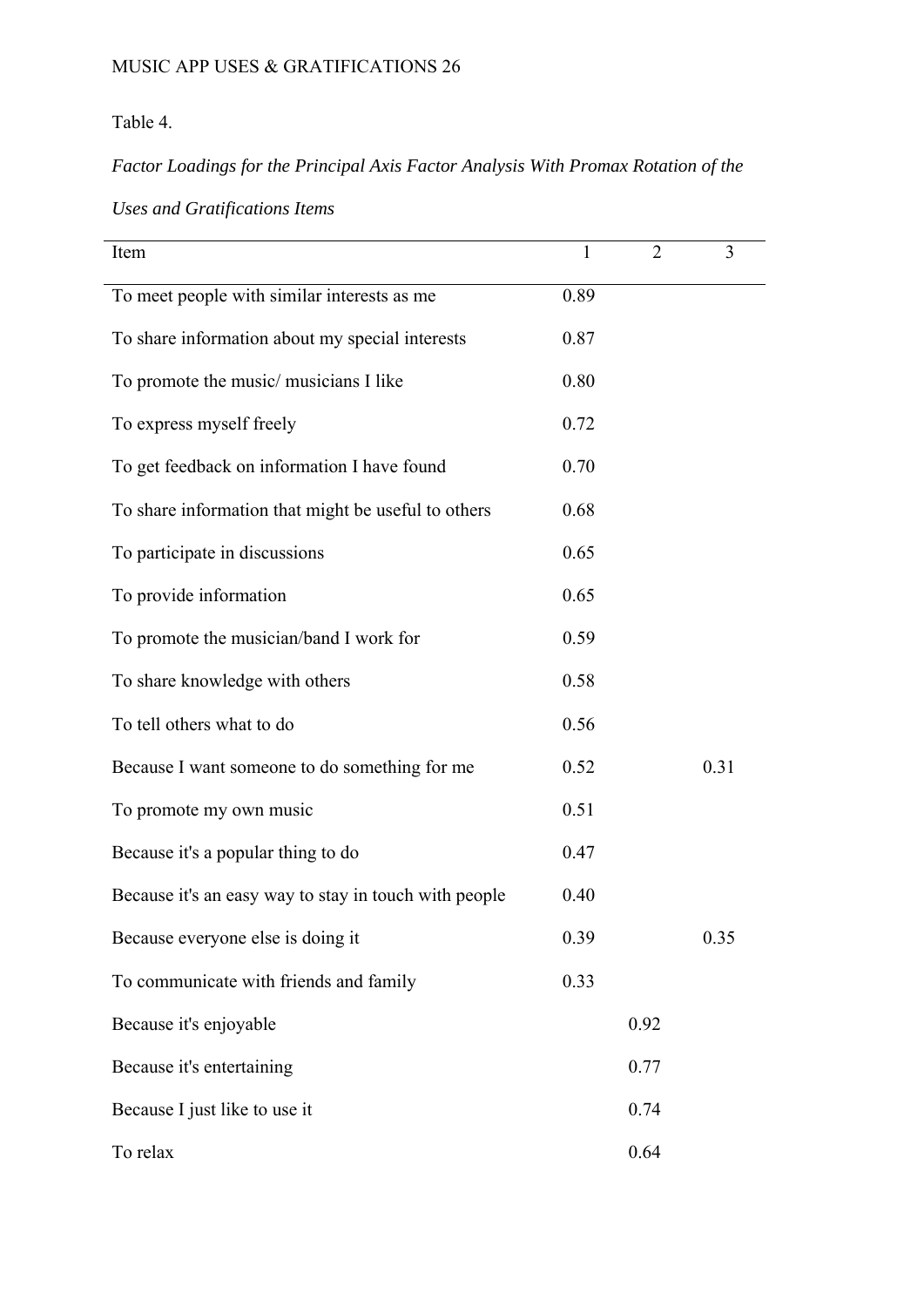| To see what is out there/ discover new music     |       | 0.64  |      |
|--------------------------------------------------|-------|-------|------|
| Because it's easy to use                         |       | 0.46  | 0.40 |
| Because I have nothing better to do              |       |       | 0.84 |
| Because I'm bored                                |       |       | 0.63 |
| Because it's a habit                             |       |       | 0.57 |
| Because it provides a distraction                |       |       | 0.55 |
| Because it's fun to try out new things like this |       |       |      |
| Eigenvalue                                       | 9.50  | 3.04  | 1.62 |
| % of Variance Explained                          | 33.92 | 10.86 | 5.80 |
| <i>Note.</i> Loadings $\leq$ .30 were supressed. |       |       |      |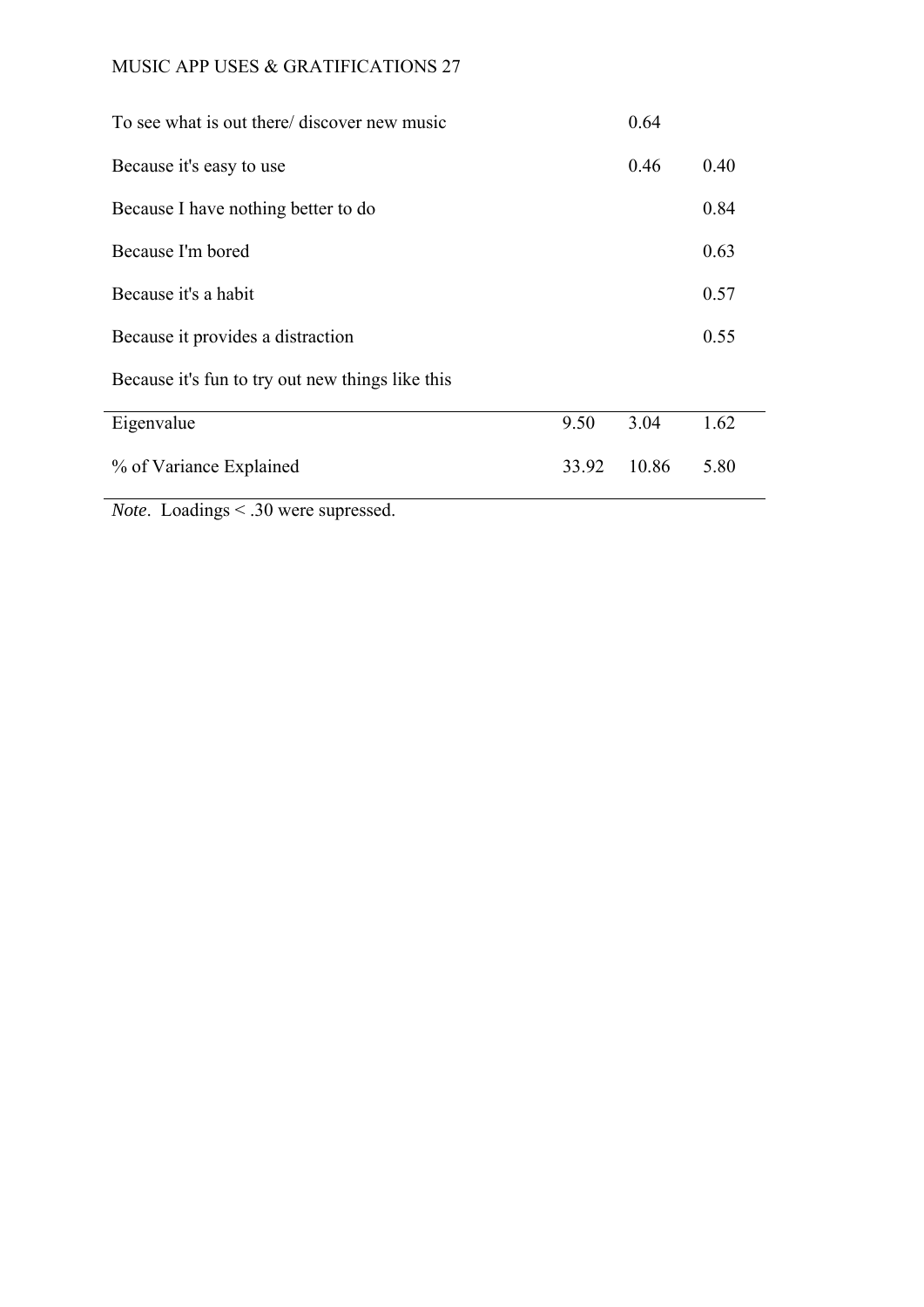#### Table 5.

|                                        | Factor 1: Communication            |            | Factor 2: Entertainment           |            | Factor 3: Habitual diversion                                   |                  |
|----------------------------------------|------------------------------------|------------|-----------------------------------|------------|----------------------------------------------------------------|------------------|
| Predictor variable                     | $\boldsymbol{F}$                   | $\eta_p^2$ | $\boldsymbol{F}$                  | $\eta_p^2$ | $\overline{F}$                                                 | $\eta_{\rm p}^2$ |
| Country of residence                   | $F(2, 137) = 1.24, p = .292$ .018  |            |                                   |            | $F(2, 137) = 0.89, p = .414$ .013 $F(2, 137) = 0.52, p = .593$ | .008             |
| Gender                                 | $F(1, 137) = 6.31, p = .013$ .044  |            | $F(1, 137) = 2.40, p = .123$ .017 |            | $F(1, 137) = 4.76, p = .031$                                   | .034             |
| University qualification               | $F(1, 137) = 0.52, p = .474$ .004  |            |                                   |            | $F(1, 137) = 0.04, p = .852$ .000 $F(1, 137) = 1.11, p = .293$ | .008             |
| Age                                    | $F(1, 137) = 0.01, p = .941$ .000  |            | $F(1, 137) = 0.02, p = .884$ .000 |            | $F(1, 137) = 4.60, p = .034$                                   | .032             |
| Music importance rating                | $F(1, 137) = 4.87, p = .029$ .034  |            | $F(1, 137) = 6.15 p = .014$ .043  |            | $F(1, 137) = 0.24, p = .626$                                   | .002             |
| Technology importance rating           | $F(1, 137) = 0.01 p = .910$        | .000       |                                   |            | $F(1, 137) = 0.26, p = .611$ .002 $F(1, 137) = 0.41, p = .521$ | .003             |
| Average daily listening amount (hours) | $F(1, 137) = 3.57, p = .061$ .025  |            | $F(1, 137) = 0.17, p = .683$ .001 |            | $F(1, 137) = 0.19, p = .664$                                   | .001             |
| Average daily technology use (hours)   | $F(1, 137) = 6.30, p = .013$ .044  |            | $F(1, 137) = 1.04, p = .310$ .008 |            | $F(1, 137) = 0.29, p = .590$                                   | .002             |
| Music-technology identity score        | $F(1, 137) = 17.50, p = .001$ .113 |            | $F(1, 137) = 0.01, p = .936$ .000 |            | $F(1, 137) = 3.56, p = .061$                                   | .025             |

*GLMM Analyses Predicting Scores on the Three Uses and Gratifications Factors for Using Facebook Music Listening Applications* 

*Note.*  $N = 148$ ; the following variables were coded as follows: country of residence:  $1 = USA$ ,  $2 = UK$ ,  $3 =$  Australia; gender:  $1 =$  *females*,  $2 =$  *males*; and university qualification:  $1 = no$ ,  $2 = yes$ .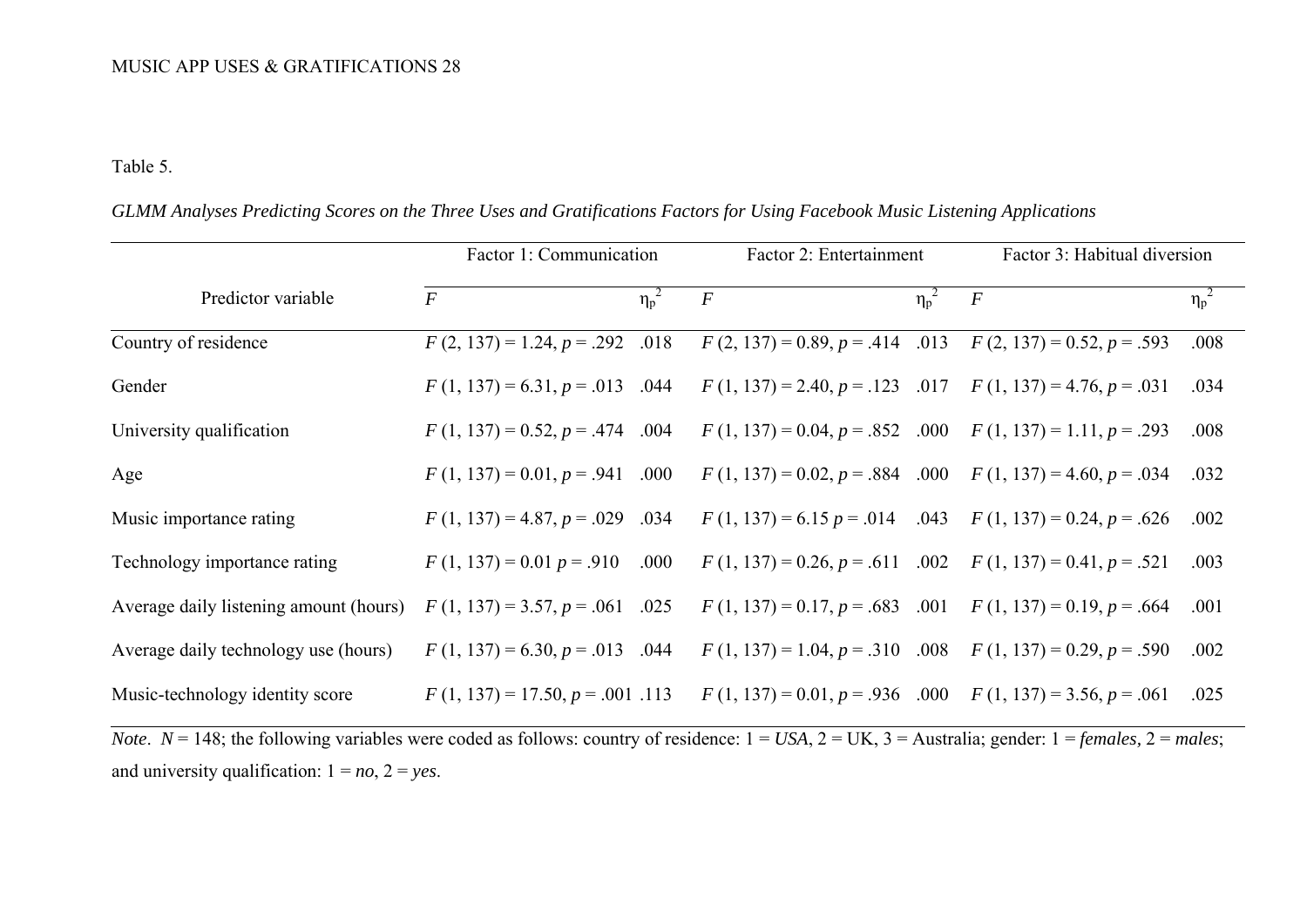## **Appendix**

*Uses and Gratifications Items As They Appeared in the Present and Past Research* 

Papacharissi & Rubin (2000)

| Current Study item                 | Baek, et al. (2011) item                                                             | Papacharissi (2002) item        | item                     |
|------------------------------------|--------------------------------------------------------------------------------------|---------------------------------|--------------------------|
| To share knowledge with others     | To share practical knowledge or                                                      |                                 | To give my input         |
|                                    | skills with others                                                                   |                                 |                          |
| To express myself freely           | To express myself freely                                                             |                                 | To express myself freely |
| To provide information             | To provide information                                                               | To provide information          |                          |
| To share information that might be | To share information that might be To share information that might be To help others |                                 |                          |
| useful to others                   | useful to others                                                                     | of use to others                |                          |
|                                    | To share information that might be                                                   |                                 |                          |
|                                    | entertaining to others                                                               |                                 |                          |
|                                    | To share hard-to-find information                                                    |                                 |                          |
| To share information about my      | To share information about my                                                        | To share information on my      |                          |
| special interests                  | special interests                                                                    | special interests               |                          |
|                                    |                                                                                      | To provide personal information |                          |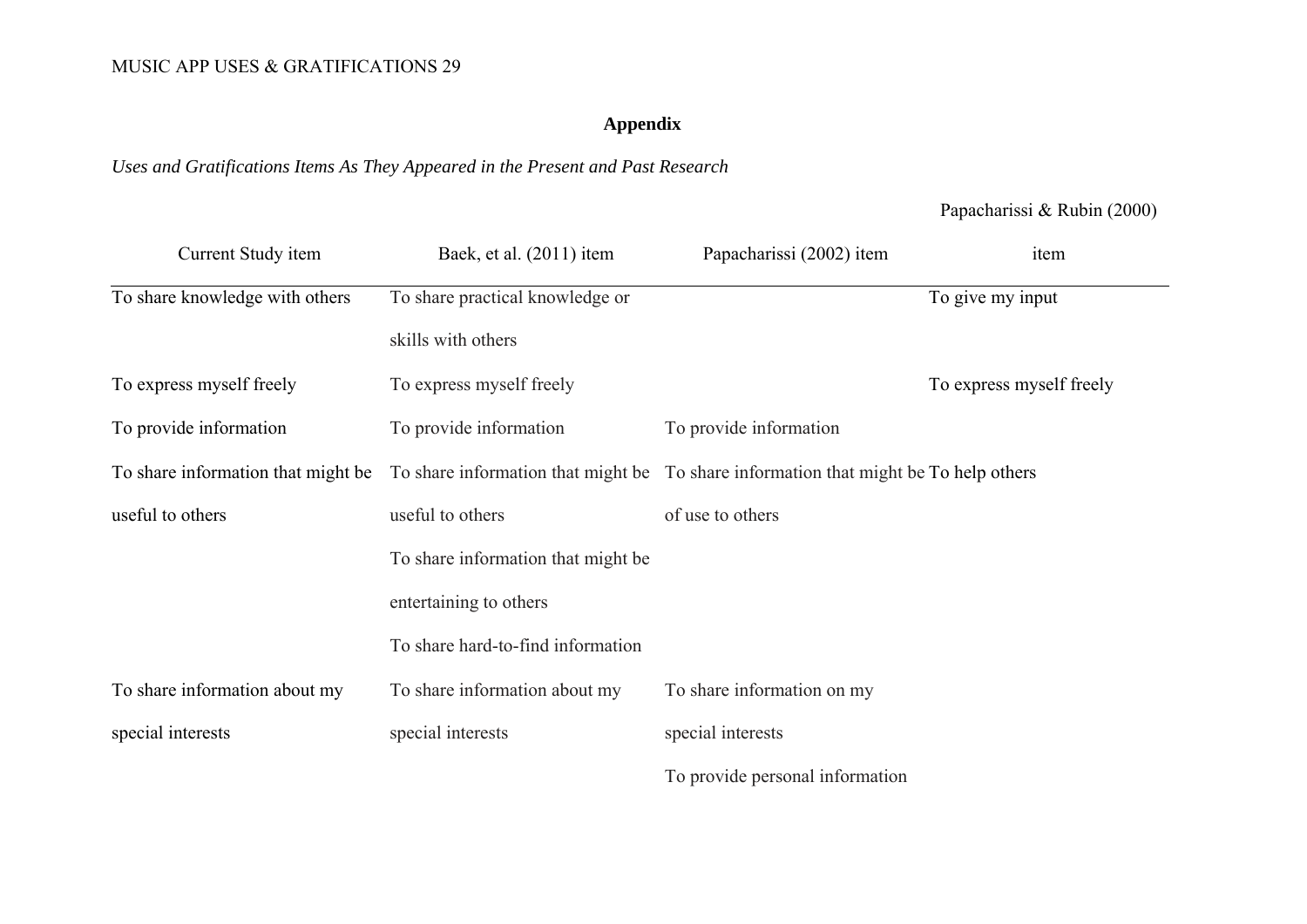about myself To get feedback on information I have found To get feedback on information I have found To participate in discussion To get more points of view To participate in discussions To participate in discussion To give my input To belong to a group To see what is out there/ discover new music To see what is out there To look for information To communicate with friends and family To communicate with friends and family To keep in touch with friends and To communicate with friends, family family To communicate with distant friends Because it's an easy way to stay in Because it's an easy way to stay in touch with people touch with people To communicate with friends, family Because it's easy to use Because it's easy to use It is easier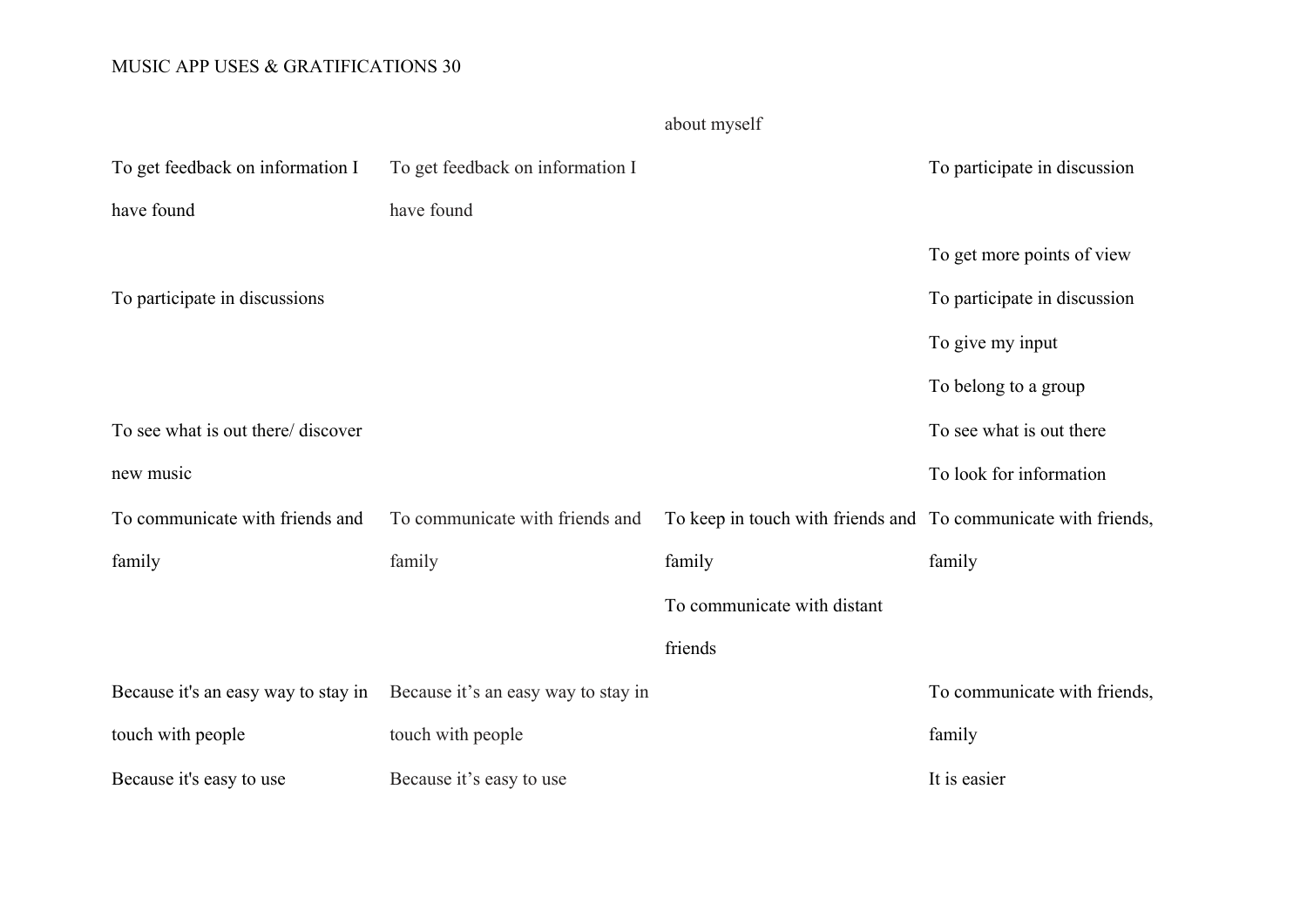| Because it's enjoyable                                                | Because it's enjoyable                                                                                   |                                    | It is enjoyable.      |
|-----------------------------------------------------------------------|----------------------------------------------------------------------------------------------------------|------------------------------------|-----------------------|
| Because I just like to use it                                         | Because I just like to use it                                                                            |                                    | I just like to use it |
| Because it provides a distraction                                     | Because it provides a distraction                                                                        |                                    |                       |
| To relax                                                              | To relax                                                                                                 |                                    |                       |
| Because it's entertaining                                             |                                                                                                          | Because it's entertaining          | It is entertaining    |
| Because it's fun to try out new                                       |                                                                                                          | Because it is fun to try out new   |                       |
| things like this                                                      |                                                                                                          | things like this                   |                       |
| Because I'm bored                                                     | Because I'm bored                                                                                        | Because it passes the time away    |                       |
|                                                                       |                                                                                                          | when bored                         |                       |
|                                                                       |                                                                                                          | To occupy my time                  |                       |
|                                                                       | Because I have nothing better to do Because I have nothing better to do When I have nothing better to do |                                    |                       |
| Because everyone else is doing it                                     | Because everyone else is doing it                                                                        | Because everybody else is doing it |                       |
| Because it's a popular thing to do                                    | Because it's a popular thing to do                                                                       | Because it is the thing to do      |                       |
| Because it's a habit                                                  | Because it's a habit                                                                                     |                                    |                       |
| To meet people with same interests To meet people with same interests |                                                                                                          |                                    | To meet new people    |